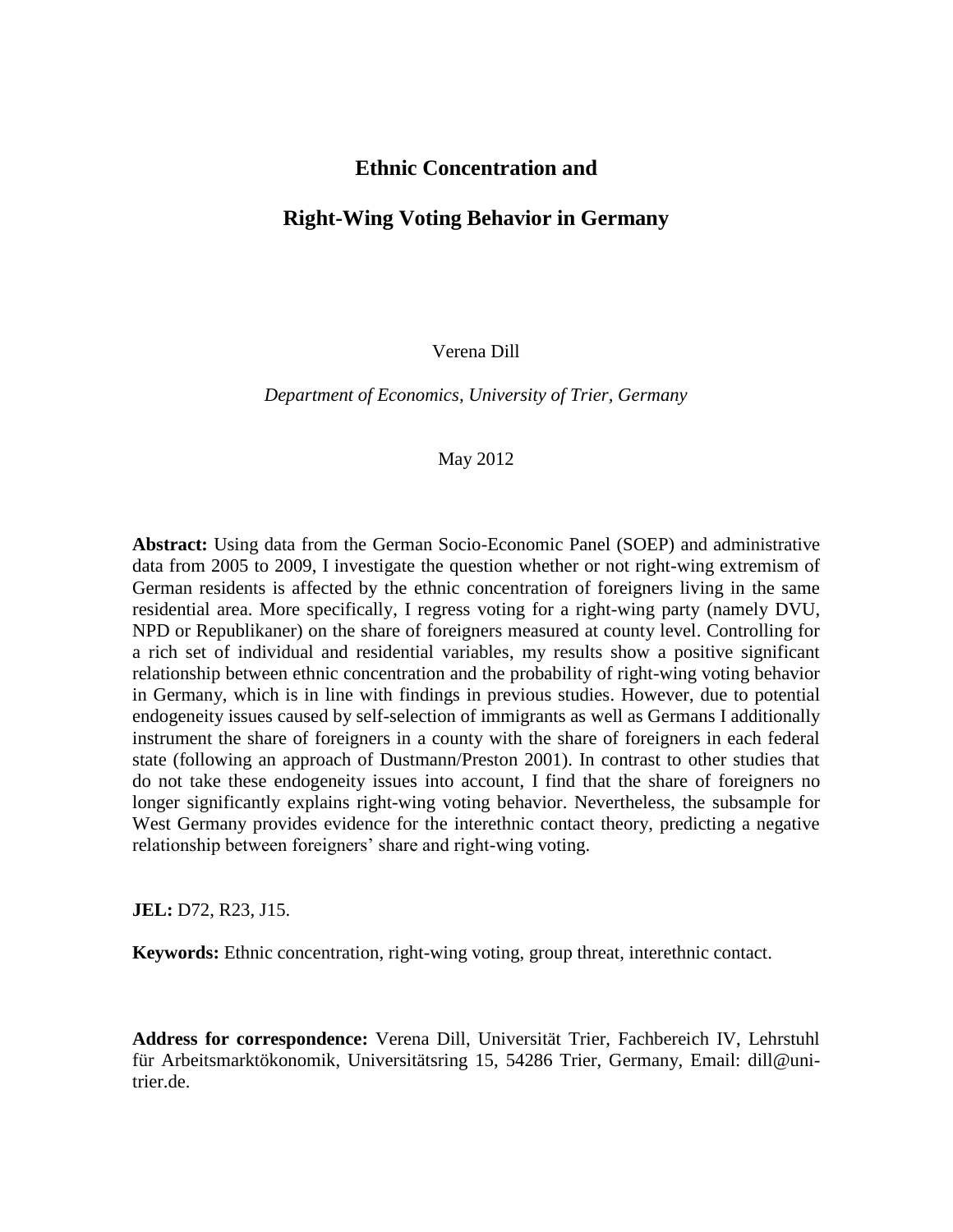#### **1. Introduction**

Observing the tendencies of right-wing extremism in society has been always a serious concern, especially in Germany. Nowadays the public debate has reached a new point of intensity since in November 2011 it has been discovered that a number of eleven murders that were committed over the past ten years are linked to a right-wing extremist group. Due to these incidents and the associated investigations, politicians, as well as the public in Germany, started again to discuss the causes of right-wing extremism and the extent of hostile behavior by native Germans against foreigners.

One fact about the killings and right-wing extremism in general seems paradoxical at a first glance: We observe that in regions with a comparably low share of foreigners a fertile breeding ground exists for right-wing extremist behavior. One may then ask if it is the low share of foreigners that strengthens prejudices and leads to hostile behavior. Or do confounding factors dominate this relationship? And to what extent does self-selection play a role in determining the effect of foreigner share on hostile attitudes?

From a theoretical point, we can differentiate between two approaches that seek to explain hostile attitudes towards foreigners with respect to ethnic concentration: one is the group threat theory and the second is known as the interethnic contact theory. The group threat theory hypothesizes that individuals belonging to the majority group feel discarded as the relative number of minority group members increases and their perceived economic conditions deteriorate. A feeling of fear due to social and economic decline creates prejudice and hostile attitudes towards the minority group. Hence, a positive effect of ethnic concentration on hostile attitudes is expected (Sherif and Sherif 1953, Quillian 1995). In contrast to the group threat theory, the interethnic contact theory is based on the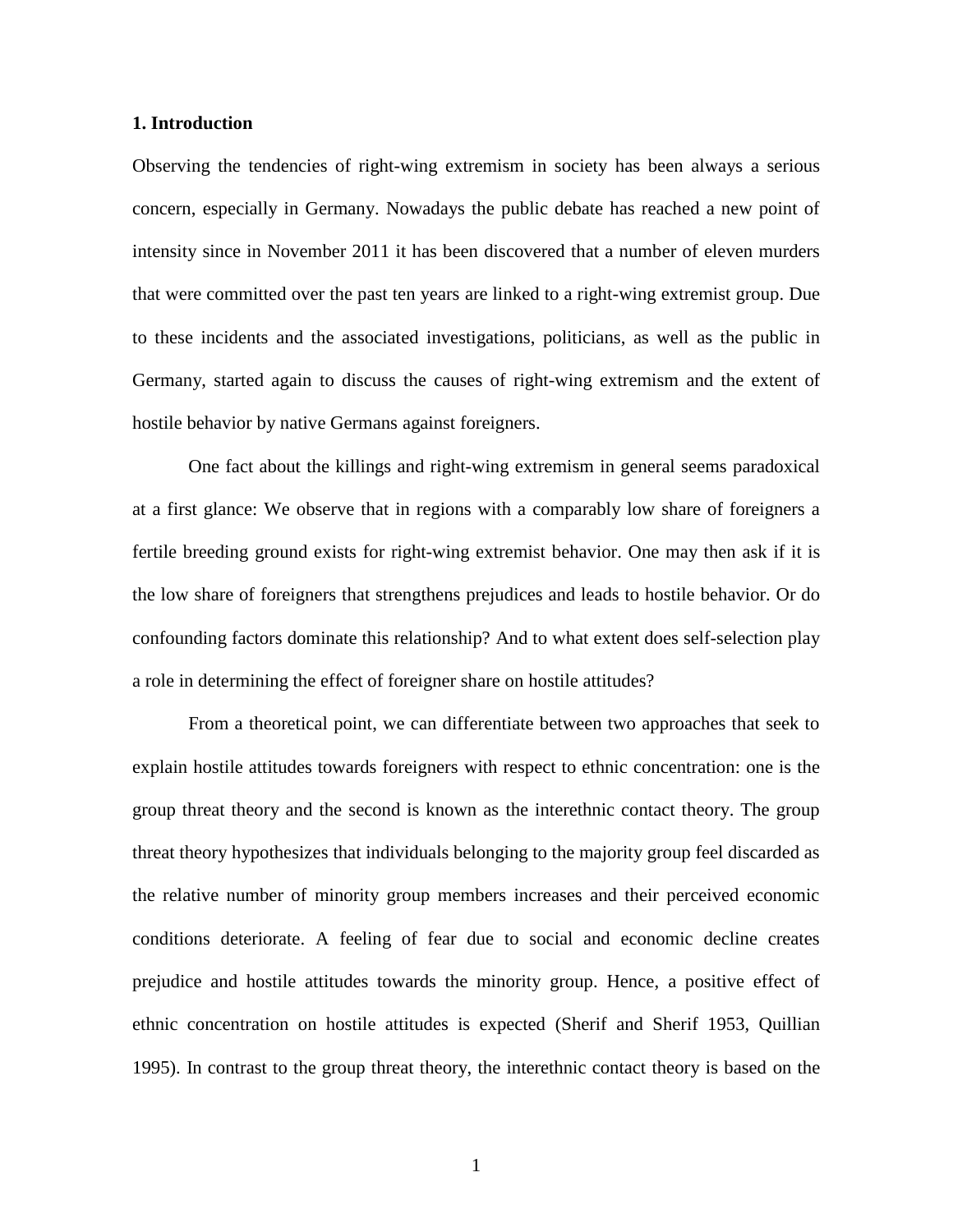idea that a higher relative number of minority group members can help to overcome prejudices because of a higher frequency of contacts between the minority and majority group. If interethnic contact theory explains hostile attitudes of native Germans correctly then we would observe that negative attitudes are more likely in areas with fewer foreigners (Rothbart and John 1993, Pettigrew 1986).

In this paper, I seek to gain new insights into the causes for hostile attitudes expressed as right-wing voting behavior in Germany. My paper offers two contributions. The first is methodological. Like previous studies, I find that cross-sectional analyses point out a positive relationship between the share of foreigners in a county and voting for a right-wing extremist party. But in comparison to many previous studies that investigate this question with German data, I additionally take endogeneity issues of the effect of foreigner share on right-wing voting behavior explicitly into account following an approach of Dustmann and Preston (2001). A second but minor contribution of this paper is to analyze socio-economic and locational variables that affect an individual's decision for voting for an extreme right-wing party in the recent years (from 2005 to 2009) using a large, representative data set.

The main results of the paper are as follows. Using data from the German Socio-Economic Panel (GSOEP), I find that simple probit estimates provide weak evidence for a positive relationship between ethnic concentration –measured as the share of foreigners at county level– and leaning towards an extreme right-wing party. Separate estimations for West and East Germany show positive but insignificant coefficients. In a second step, I instrument the share of foreigners at county level with the share of foreigners at federal state level to address a simultaneity bias that is based on self-sorting of Germans. If self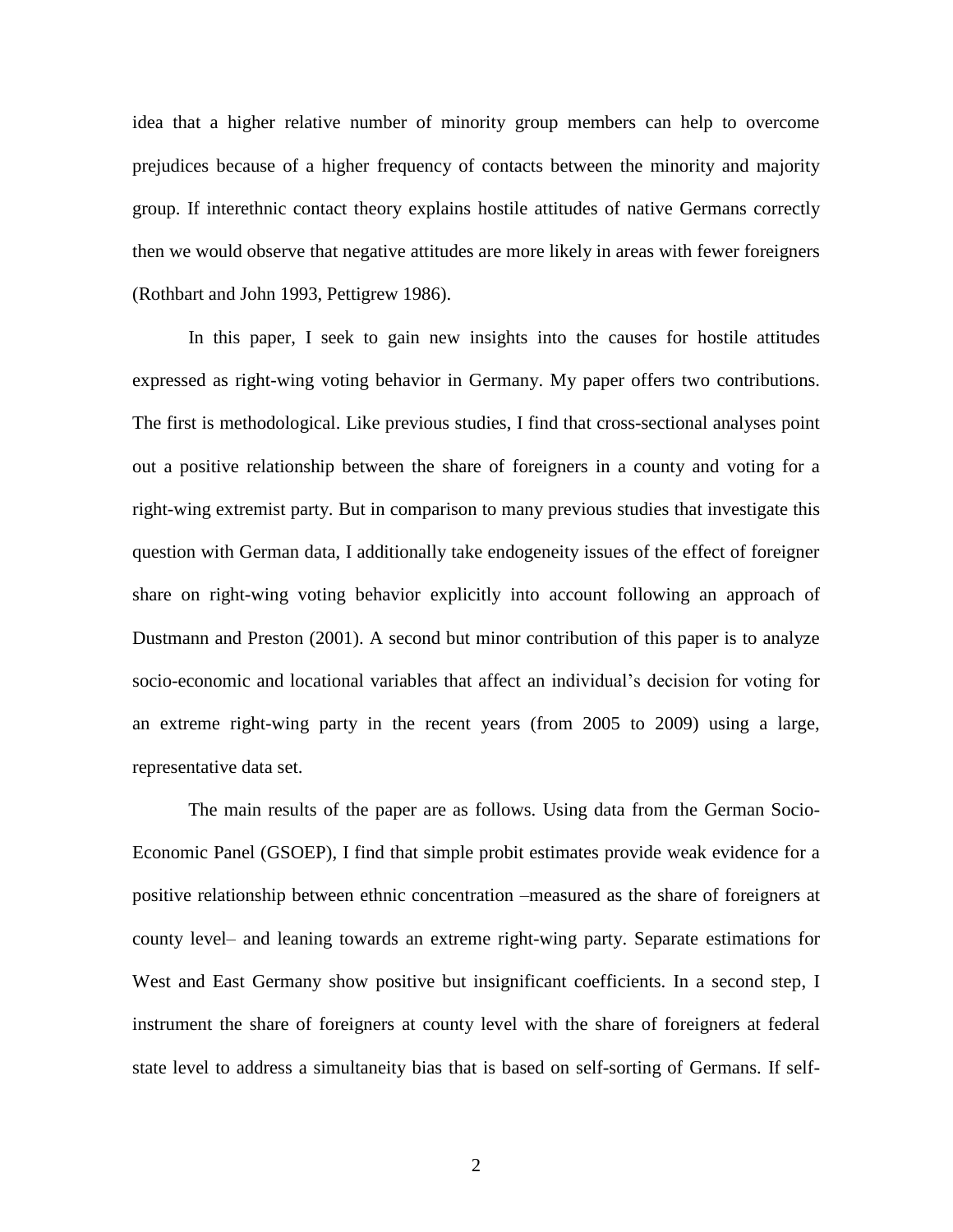sorting can be attributed to preferences for specific ethnic concentrations, the previous findings obtained by simple probit estimations would be biased downwards. The results of instrumental variable estimations show that the existence of a simultaneity bias cannot be rejected. Most interestingly for West Germany, estimates are now highly significant and point out that the relationship is negative: A higher ethnic concentration is related to a lower probability of leaning towards a right-wing party. In contrast to the simple probit estimation results, employing an instrumental variable approach provides support for the interethnic contact theory.

The rest of the paper is structured as follows. Section 2.1 gives an overview of the existing empirical literature on hostile attitudes of majority group members towards minorities. In section 2.2 the political system in Germany and its extreme right-wing parties will be introduced shortly. Section 2.3 explains the two econometric models used in this paper and its identification strategies. In Section 3 I present the data sets, give information on the control variables as well as some simple descriptive statistics. Results are discussed in Section 4. Section 5 sums up the main findings and concludes.

#### **2. Background Discussion**

#### 2.1 Related Literature

From a methodical point of view, the existing literature on the relationship between ethnic concentration and attitudes towards foreigners can be divided into two different strands: The first group of studies uses ethnic concentration on a narrow level (e. g. perceived share of foreigners in the neighborhood or at county level) and treats it as an exogenous variable to examine the determinants of negative attitudes towards or crime against foreigners. The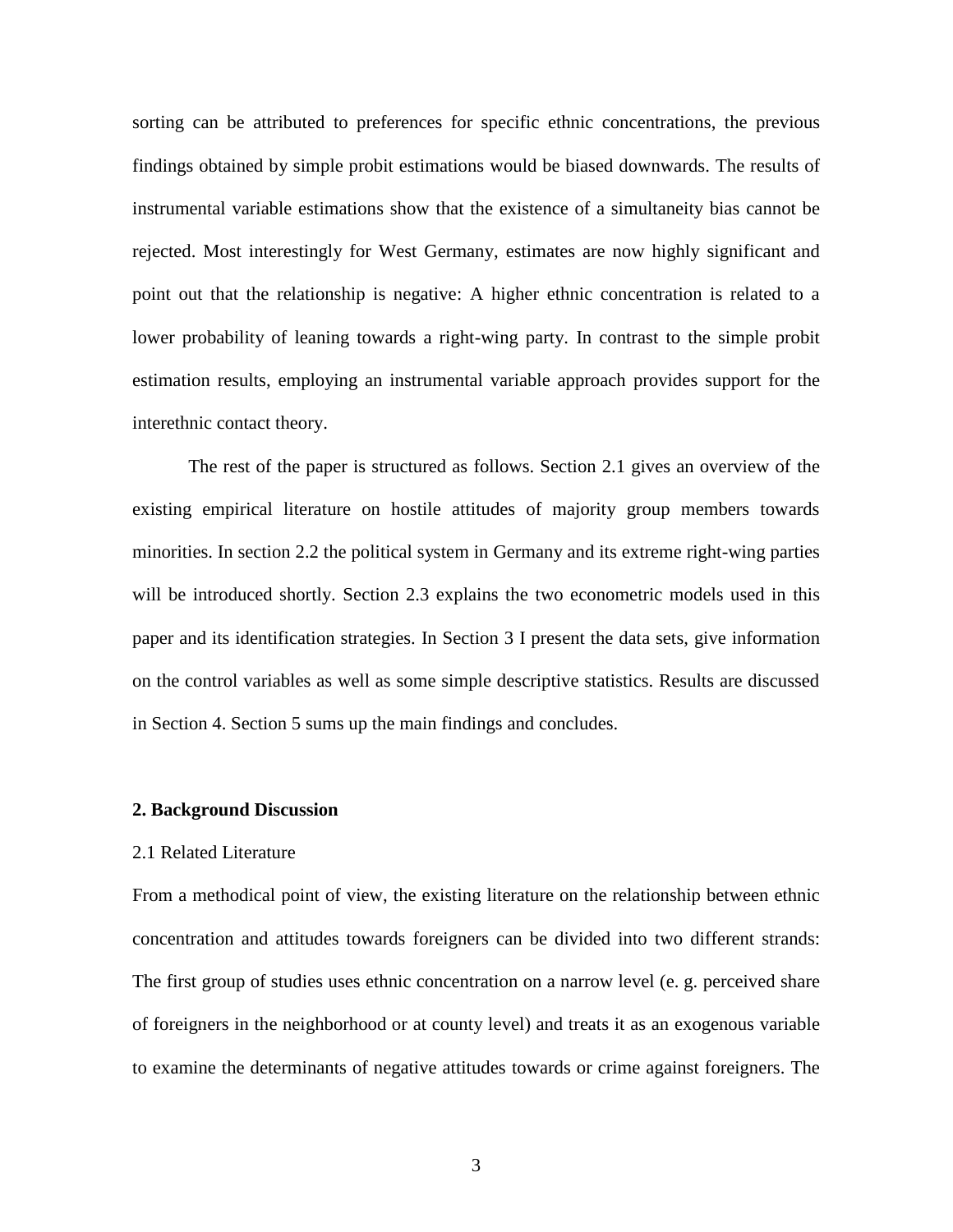results of these studies are mixed and differ by country, data sets, and outcome variable used. Basically, the empirical evidence here is that ethnic concentration increases the probability of prejudice or hostile attitudes towards foreigners (Fossett and Kiecolt 1989, Glaser 1994, Taylor 1998, Gang et al. 2002).

For Germany previous research shows mixed results ranging from a significant positive effect of ethnic concentration on hostile attitudes to no effects. Lubbers and Scheepers (2001) investigate the reasons for extreme right-wing voting in Germany using an individual-based data set and show that ethnic concentration measured at federal state level explains this particular voting behavior positively. But this effect seems to be weak since it is only in one of their multi-level models significant. Another study that seeks to answer the question of how attitudes towards foreigners are formed by Fertig and Schmidt (2011) uses the ALLBUS 2006 which is a representative survey for Germany that covers a large set of questions regarding the perceptions of immigrants by Germans. They provide evidence that only education can explain the variation of perceptions of foreigners and Jews by native Germans. Still, a higher share of foreigners increases negative perceptions toward foreigners in some of their models significantly.

A different but closely-related approach is pursued by Krueger and Pischke (1997): Instead of analyzing attitudes or perceptions towards foreigners, they go one step further and try to reveal the factors that can explain right-wing motivated crime against foreigners in Germany. Among other results, they show that the relative number of foreigners does not influence the number of ethnic crimes in West Germany, but in the East they provide evidence for a positive effect on the number of crimes per resident. In the same vein of providing evidence on the causes of right-wing extremist crime, Falk and Zweimüller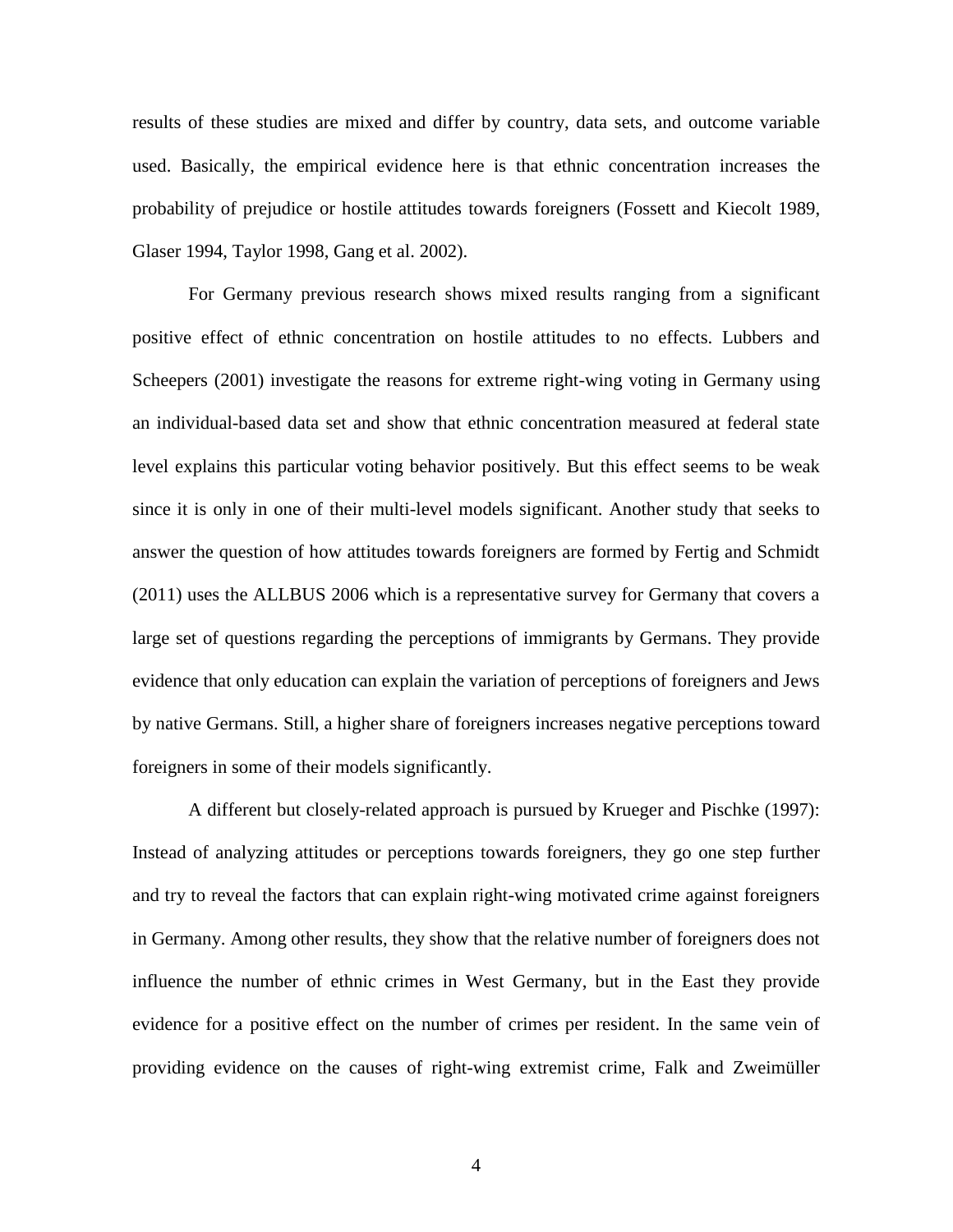(2005) use a data set from the German Federal Criminal Police Office (Bundeskriminalamt) and show that ethnic concentration at federal state level does not explain incidents of rightwing crime.

In contrast, Gang and Rivera-Batiz (1994) use data from the 1988 Eurobarometer and show that perceived high ethnic concentration of minorities in the neighborhood is related to more hostile attitudes of Germans. Finally, Weins (2011) aims at explaining the extent of prejudices by native Germans using the share of foreigners from 15 non-EU-states at county level. Her results suggest a hump-shaped relationship between ethnic concentration and prejudice against foreigners as long as no controls for interethnic contacts are included.

One of the main caveats of the studies mentioned here is that they do not take into account that the share of foreigners or the variables measuring face-to-face contact to foreigners might be endogenous. Individuals may choose the place where to live for a variety of reasons: Proximity to family and friends, distance to their work place, or employment prospects. Besides these one can think of the possibility that individuals base their decision on the share of foreigners in the neighborhood. Especially individuals who have hostile attitudes towards foreigners may prefer to live in neighborhoods with comparably less foreigners. In this case, the share of foreigners measured on a narrow level would not be exogenous with respect to one's attitudes to foreigners. Thus, one of the main assumptions, namely that the error term is not related to the explanatory variables would be violated, which leads to inconsistent and biased estimates of the effect of ethnic concentration on attitudes.

Based on this argumentation, the second strand of literature addresses the issue of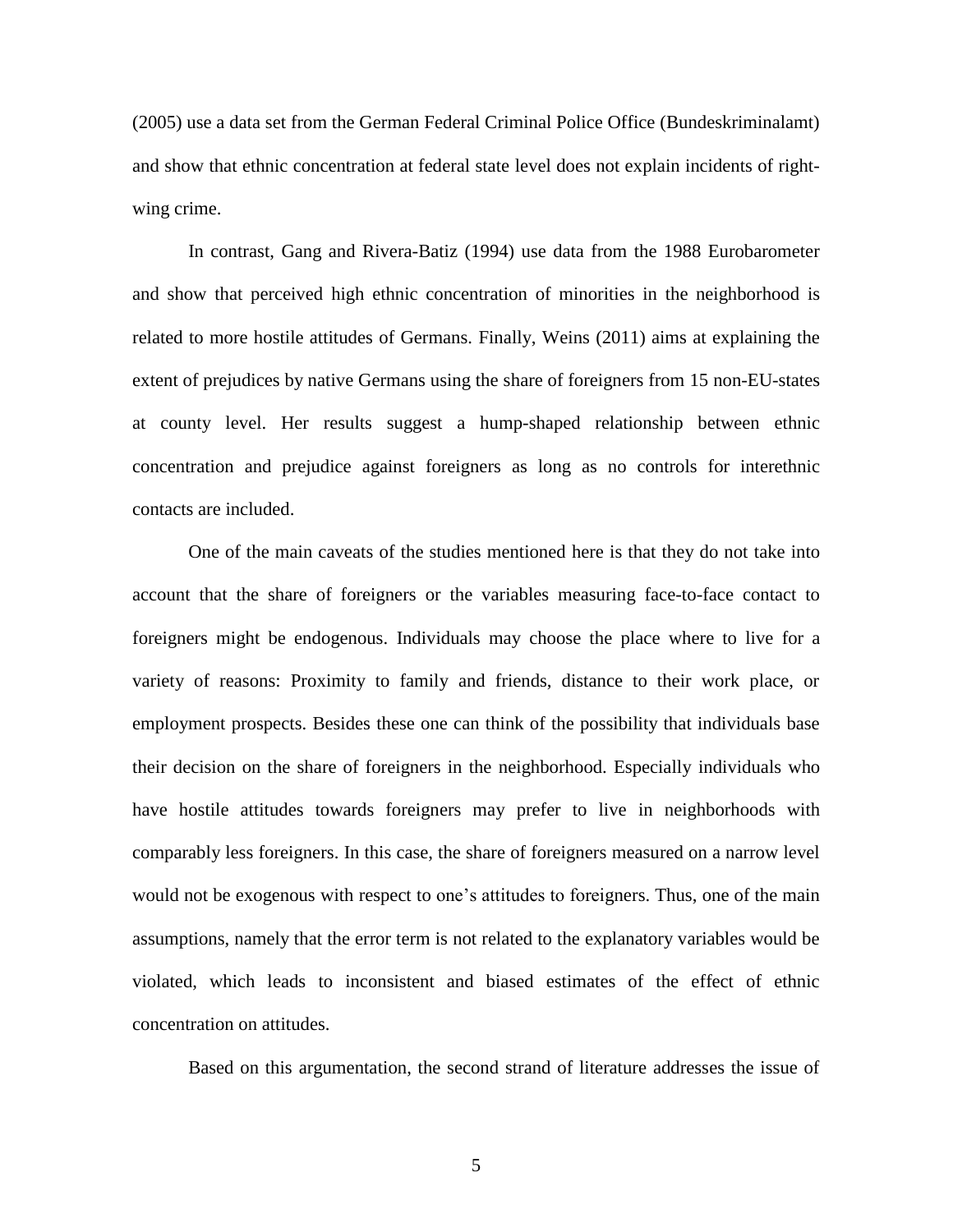endogeneity explicitly. To my best knowledge the first study that exploits an instrumental variable approach to reduce a bias due to self-sorting is that of Dustmann and Preston (2001). Using several waves from the 1980s of the British Social Attitudes Survey, they investigate whether or not attitudes towards foreigners are driven by the ethnic concentration of a community. The crucial assumption Dustmann and Preston make use of is that self-sorting is likely to be limited to smaller areas. Natives may decide to live in a community with a low share of foreigners because they have prejudices against foreigners, but probably they will not adjust their location choices based on attitudes on a larger spatial area (e. g. federal states). That is why they presume that instrumenting county level ethnic concentration with federal state ethnic concentration should reduce a bias that is due to selfsorting of natives. The results of their analysis suggest that self-sorting is an issue that diminishes the estimated effects of ethnic concentration on attitudes using simple probit estimation and that they can provide evidence for a positive relationship between these two variables.

In the light of these findings several studies emerged that also use an instrumental variable approach to eliminate endogeneity issues. Bell et al. (2010) examine the relationship between the share of foreigners in a county and incidents of crime for Great Britain and find that property crime and the relative number of immigrants are positively related even if they model endogeneity. Again for Great Britain, Lennox (2011) analyzes the determinants of British National Party membership. He shows that nonwhite population density is negatively associated with BNP-recruitment. Because of the robustness of this finding he suggests that interethnic contact reduces prejudice and hence negative attitudes towards foreigners. In that sense, his study contradicts Dustmann and Preston (2001). But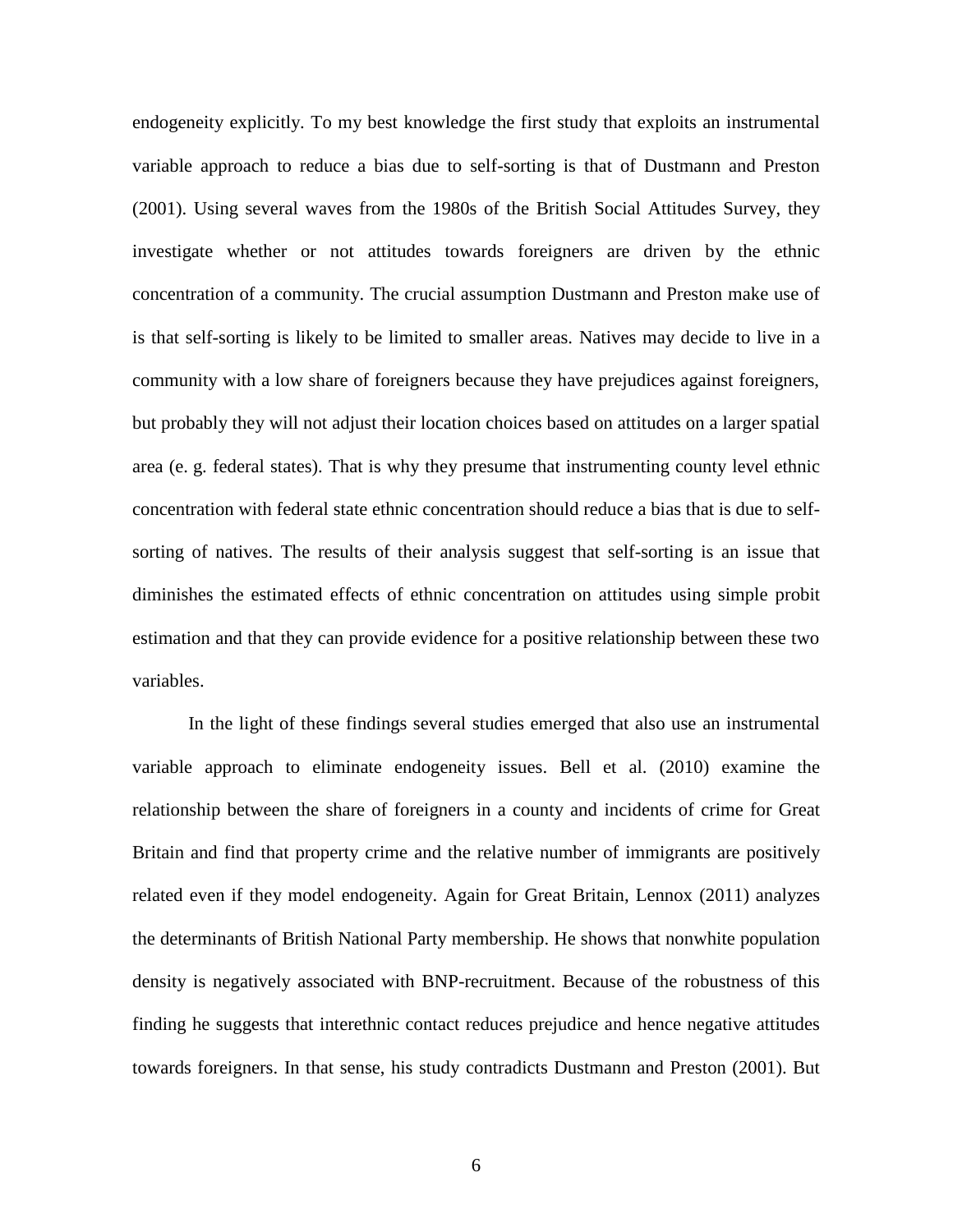"one should not necessarily expect consistency across studies using responses to different questions and data from different countries" (Dustmann and Preston 2001).

However, as far as Germany is concerned, the question to what extent ethnic concentration may explain right-wing voting behavior has not yet been investigated using an instrumental variable approach. This is the contribution of the present paper.

#### 2.1 Extreme Right-Wing Parties in Germany

The political system in Germany is organized as a federal parliamentary republic. The federal legislative power is vested in the Bundestag (the parliament of Germany) and the Bundesrat (the representative body of the federal states of Germany). The Bundestag is directly elected by the German people every four years; the Bundesrat every five years. For the elections of 2009 for the Bundestag, the German citizens were able to choose from a range of 31 parties<sup>1</sup>.

Based on the party's platform and its programmatic points, it is possible to locate parties on a continuum. Its two poles range from extreme left-wing to extreme right-wing political attitudes. For instance, the German Communist Party (Deutsche Kommunistische Partei "DKP") is located on the extreme left pole and parties like the German People's Union (Deutsche Volksunion "DVU"), the National Democratic Party of Germany (Nationaldemokratische Partei Deutschlands "NPD") and the Republican Party ("Republikaner") are known to hold an extreme right-wing political view. Table 1 shows the results of the state elections of 2008/2009. The extreme right-wing parties reached a minimum of votes in Schleswig-Holstein and Hamburg (0.9%) and a maximum of 6.1% in Mecklenburg-West Pomerania.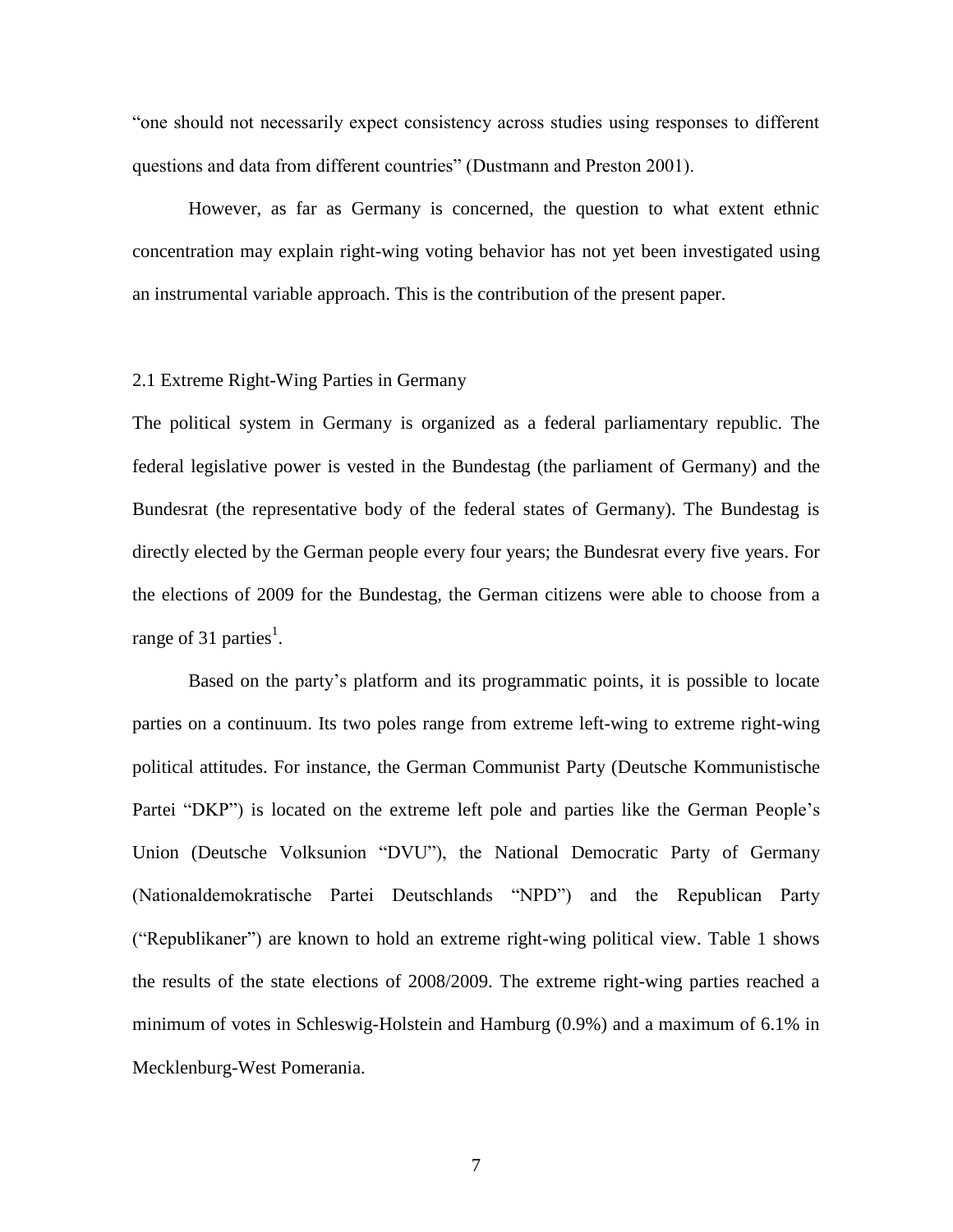In this paper, hostile attitudes towards foreigners are measured as a binary variable that takes the value of one if a respondent states to lean toward DVU, Republikaner or NPD, and zero otherwise. All of the extreme right-wing parties are known for their ethnocentric, anti-constitutional and xenophobic party platforms that promote hostile attitudes towards foreigners (Rotte and Steininger 2008). Measuring hostile attitudes of natives as leaning towards extreme right-wing parties can be located as an intermediate expression of hostility against foreigners.<sup>2</sup>

#### 2.3 Econometric Modeling

First, basic probit estimations fitting a maximum likelihood function will be performed to assess the relationship between ethnic concentration at county level and leaning towards an extreme right-wing party.

Let  $y_{1i}^*$  be the dependent variable that measures if a respondent i has hostile attitudes towards foreigners. Whether or not a person is hostile towards foreigners is affected by personal characteristics like education, income and age as well as by local features and economic conditions. Hence the latent model can be written as

$$
y_{1i}^* = \beta y_{2i} + x_{2i}' \gamma + u_i
$$
 (1)

where  $y_{2i}$  is share of foreigners at the county level and  $x_2$  is a  $1 \times k_2$  vector of exogenous variables.  $\beta$  and  $\gamma$  are coefficient vectors of the latent model. The latent variable  $y_{1i}^*$  is unobserved. Rather, what can be observed is if a respondent  $i$  leans toward a right-wing extremist party (namely DVU, NPD or Republikaner). Consequently, the dependent variable takes the value 1 if a person leans toward a right-wing party and 0 otherwise: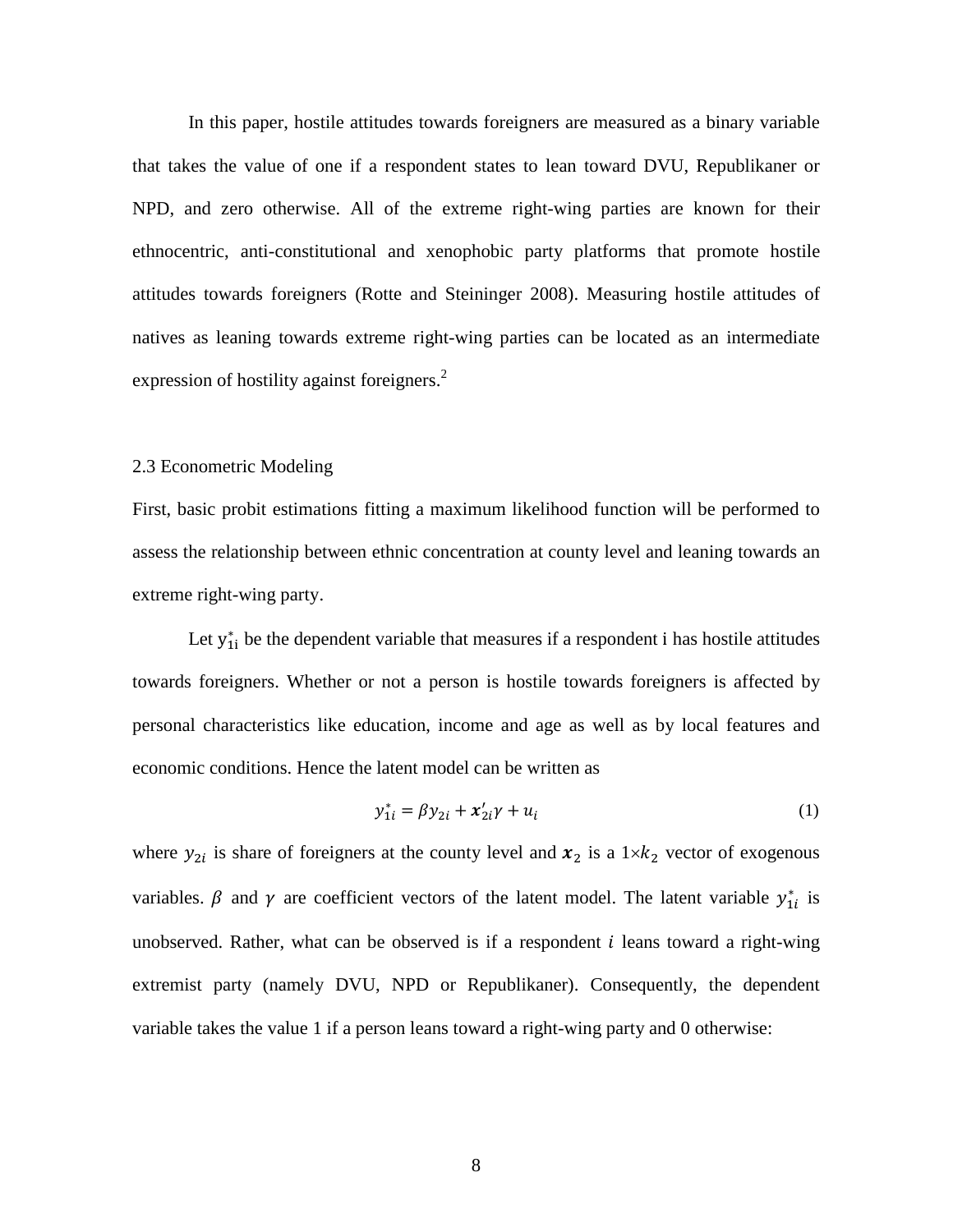$$
y_{1i} = \begin{cases} 0 & y_{1i}^* < 0\\ 1 & y_{1i}^* \ge 0 \end{cases}
$$
 (2)

The log likelihood function for the sample is given by

$$
\ln L = \sum_{i=1}^{N} y_{1i} \ln \Phi \left( \beta y_{2i} + x'_{2i} \gamma \right) + \sum_{i=1}^{N} (1 - y_{1i}) \ln (1 - \Phi(\beta y_{2i} + x'_{2i} \gamma)) \tag{3}
$$

As discussed before, potential endogeneity problems arise because individuals who lean toward a right-wing party may prefer to reside in spatial areas with a lower share of foreigners. If locational choices are partly driven by political attitudes, the variable that measures the share of foreigners at county level  $y_{2i}$  should not be treated as exogenous.

To overcome this bias I follow an approach suggested by Dustmann and Preston (2001). Note that the direction of the bias does not depend on the dominant hypothesis that explains hostile attitudes towards foreigners, even though group threat theory predicts a positive effect of ethnic concentration on right-wing voting whereas interethnic contact theory suggests a negative coefficient. To start with the group threat theory: If political attitudes influence location choices a negative correlation between  $y_{2i}$  and  $u_i$  will be the result. The reason for this is that individuals who lean towards right-wing parties will probably choose a spatial area with a lower share of foreigners in comparison to individuals with more positive attitudes. Thus, the share of foreigners measured at the county level is not exogenous with respect to hostile attitudes towards foreigners  $y_{1i}^*$ . In that case, estimating a simple probit model would yield inconsistent and downward biased estimates. In contrast, if interethnic contact theory is the appropriate explanation for right-wing voting behavior of Germans, individuals that live in spatial areas with a low share of immigrants lack contact with people from minorities. This lacking interethnic contact creates prejudice against foreigners and a higher probability of voting for a right-wing extremist party. In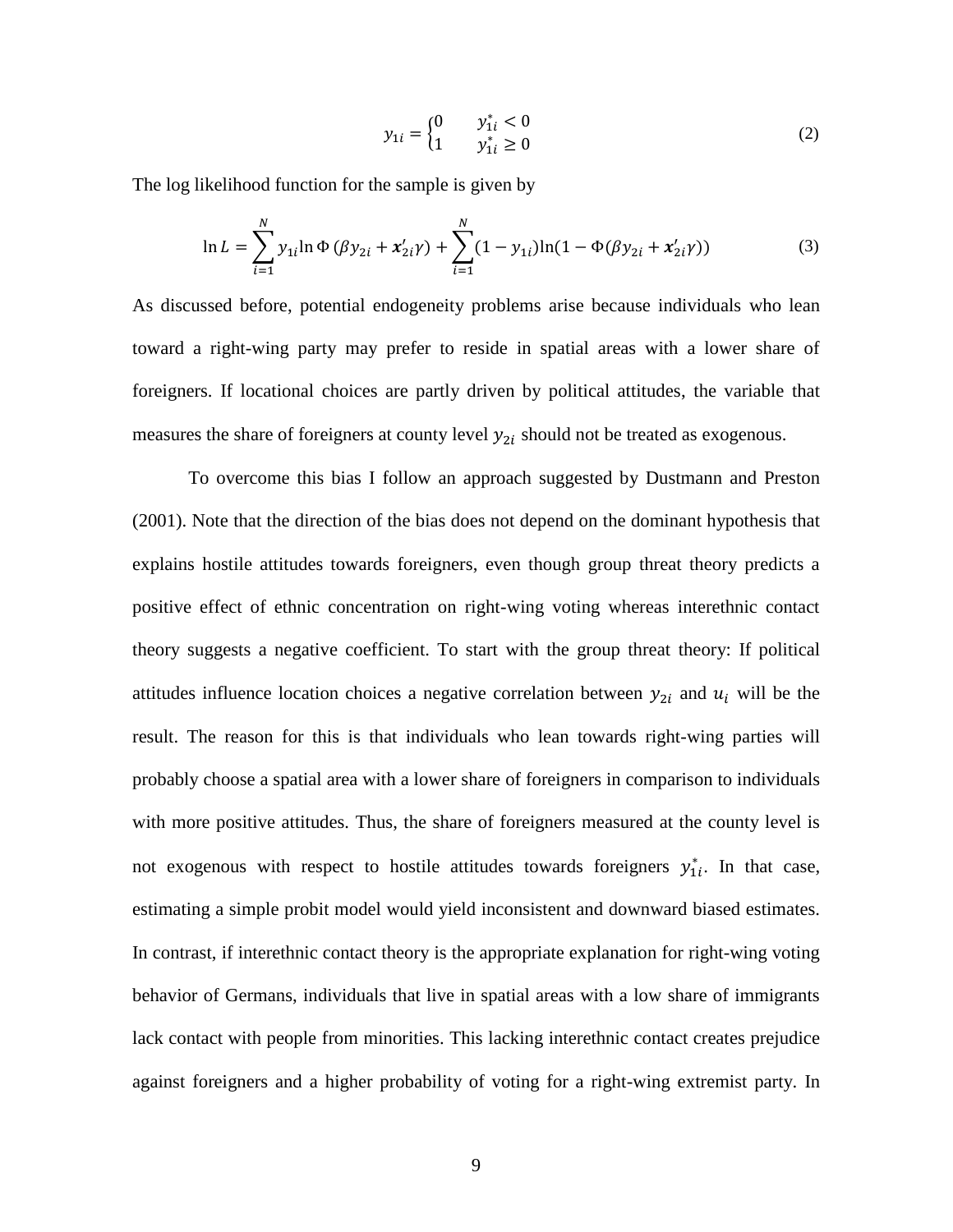comparison to individuals who were assigned randomly to areas they probably will have a higher probability of leaning towards a right-wing party. In this case, using share of foreigners on a narrow level as exogenous variable would bias the estimates also downward in absolute terms.

Instead of estimating simple probit models, unbiased estimates can be obtained using an instrumental variable approach (Amemiya 1978, Rivers and Vuong 1988). The reduced form equation for  $y_{2i}$  is then given by

$$
y_{2i} = x_{1i} \Pi_1 + x'_{2i} \Pi_2 + \varepsilon_i \tag{4}
$$

where  $y_{2i}$  is the endogenous variable,  $x_2$  is a  $1 \times k_2$  vector of exogenous variables,  $x_1$  is an instrument that affects  $y_{2i}$  but can be excluded from (1).  $x_1$  is assumed not to influence  $y_{2i}$ directly.  $\Pi_1$  and  $\Pi_2$  are matrices of reduced-form parameters and  $\varepsilon_i$  an unobservable random error term. By assumption, the error terms of the two equations (1) and (4) are normally distributed with mean zero and variance  $\Sigma: (u_i, \varepsilon_i) \sim N(0, \Sigma)$ . Since  $y_{2i}$  appears in the equation for  $y_{1i}^*$ , (1), but  $y_{1i}^*$  does not appear in the equation for  $y_{2i}$ , (4), it is a recursive model. The likelihood function is derived using the joint density  $f = (y_{1i}, y_{2i} | x_i)$  as  $f = (y_{1i}|y_{2i}, x_i) f = (y_{2i}|\dot{x}_i)$ . When there is an endogenous regressor, the log likelihood for observation  $i$  is

$$
\ln L_i = y_{1i} \ln \Phi(m_i) + (1 - y_{1i}) \ln \{1 - \Phi(m_i)\} + \ln \phi \left(\frac{y_{2i} - x_{1i} \Pi_1 - x'_{2i} \Pi_2}{\sigma}\right) - \ln \sigma \tag{5}
$$

where

$$
m_{i} = \frac{(\beta y_{2i} + x'_{2i}\gamma) + \rho(y_{2i} - x_{1i}\Pi_{1} - x'_{2i}\Pi_{2})/\sigma}{(1 - \rho^{2})^{1/2}}
$$
(6)

 $\Phi(\cdot)$  and  $\phi(\cdot)$  are the standard normal distribution and density functions, respectively;  $\sigma$  is the standard deviation of  $\varepsilon_i$ ;  $\rho$  is the correlation coefficient between  $u_i$  and  $\varepsilon_i$ . If self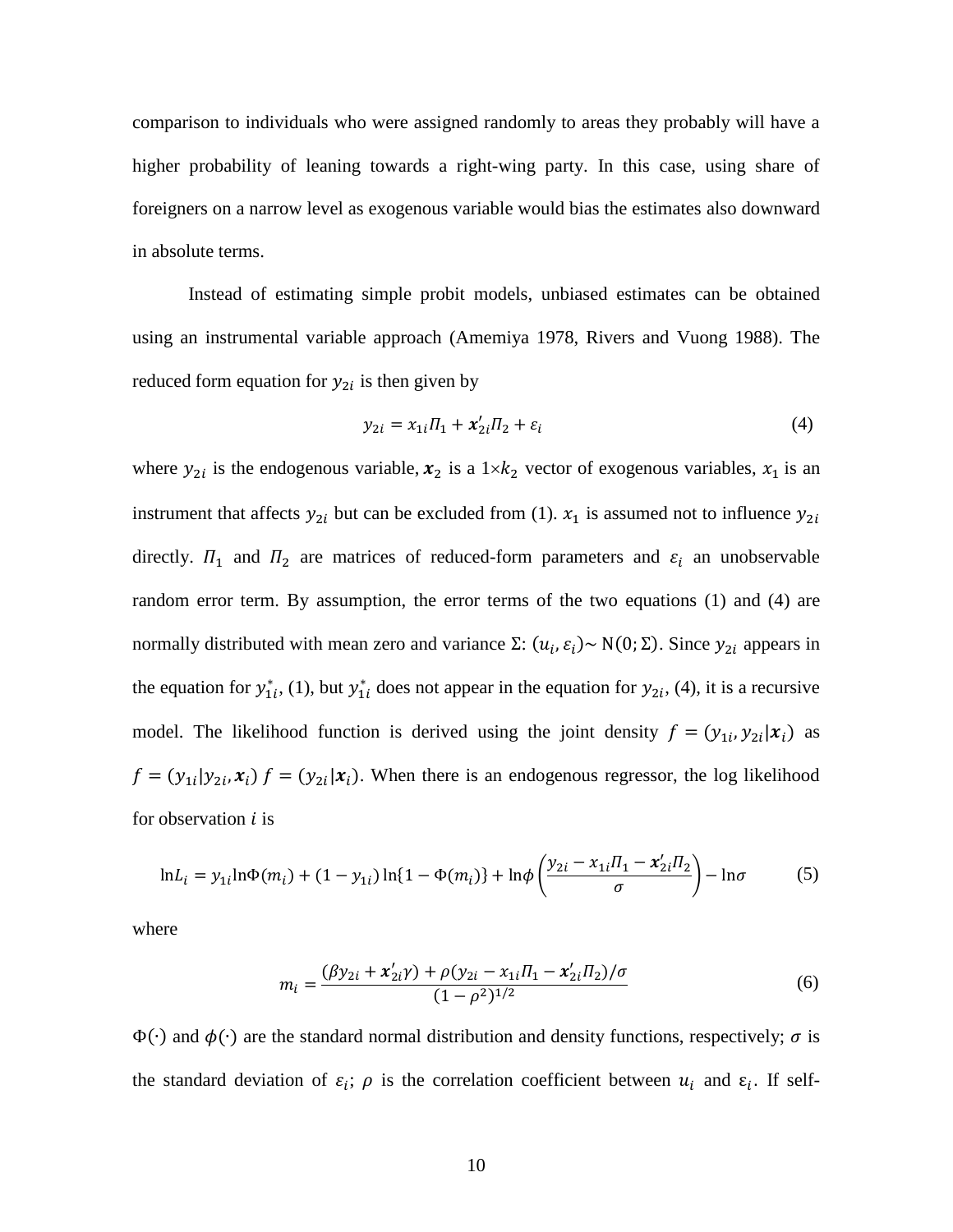sorting based on political attitudes drives locational choices,  $\rho$  can be either negative or positive. The sign depends on the theory that explains right-wing voting behavior. Interethnic theory would result in a positive  $\rho$ , whereas group threat theory leads to a negative  $\rho$ .

To test the robustness of my results and to account for time lags in attitudes formation I estimate all models using lagged independent variables in a third step of my analysis. Analogous to the forgoing steps, a simple probit model treating share of foreigners at county level as exogenous will be fitted first. The model can be written as

$$
y_{1i}^* = \beta y_{2it-n} + x_{2i}' \gamma + u_i
$$
 (7)

where  $y_{2it-n}$  is the share of foreigners at county level of the n-th previous year. In a second step, an instrumental variable estimation is used to model endogeneity of the key variable. The reduced form is given by

$$
y_{2it-n} = x_{1it-n} \Pi_1 + x'_{2i} \Pi_2 + \varepsilon_i \tag{8}
$$

with the corresponding log likelihood function for observation  $i$ 

$$
\ln L_i = y_{1i} \ln \Phi(m_i) + (1 - y_{1i}) \ln \{1 - \Phi(m_i)\} + \ln \phi \left(\frac{y_{2it-n} - x_{1it-n} \Pi_1 - x_{2i}' \Pi_2}{\sigma}\right) - \ln \sigma \tag{9}
$$

where

$$
m_{i} = \frac{(\beta y_{2it-n} + x'_{2i}\gamma) + \rho(y_{2it-n} - x_{1it-n} \Pi_1 - x'_{2i}\Pi_2)/\sigma}{(1 - \rho^2)^{1/2}}
$$
(10)

Again, if a simultaneity bias due to self-sorting biases the estimates of the simple probit model then  $\rho$  will be found to be either negative or positive.

#### **3. Data, Variables and Descriptive Statistics**

3.1 The German Socio-Economic Panel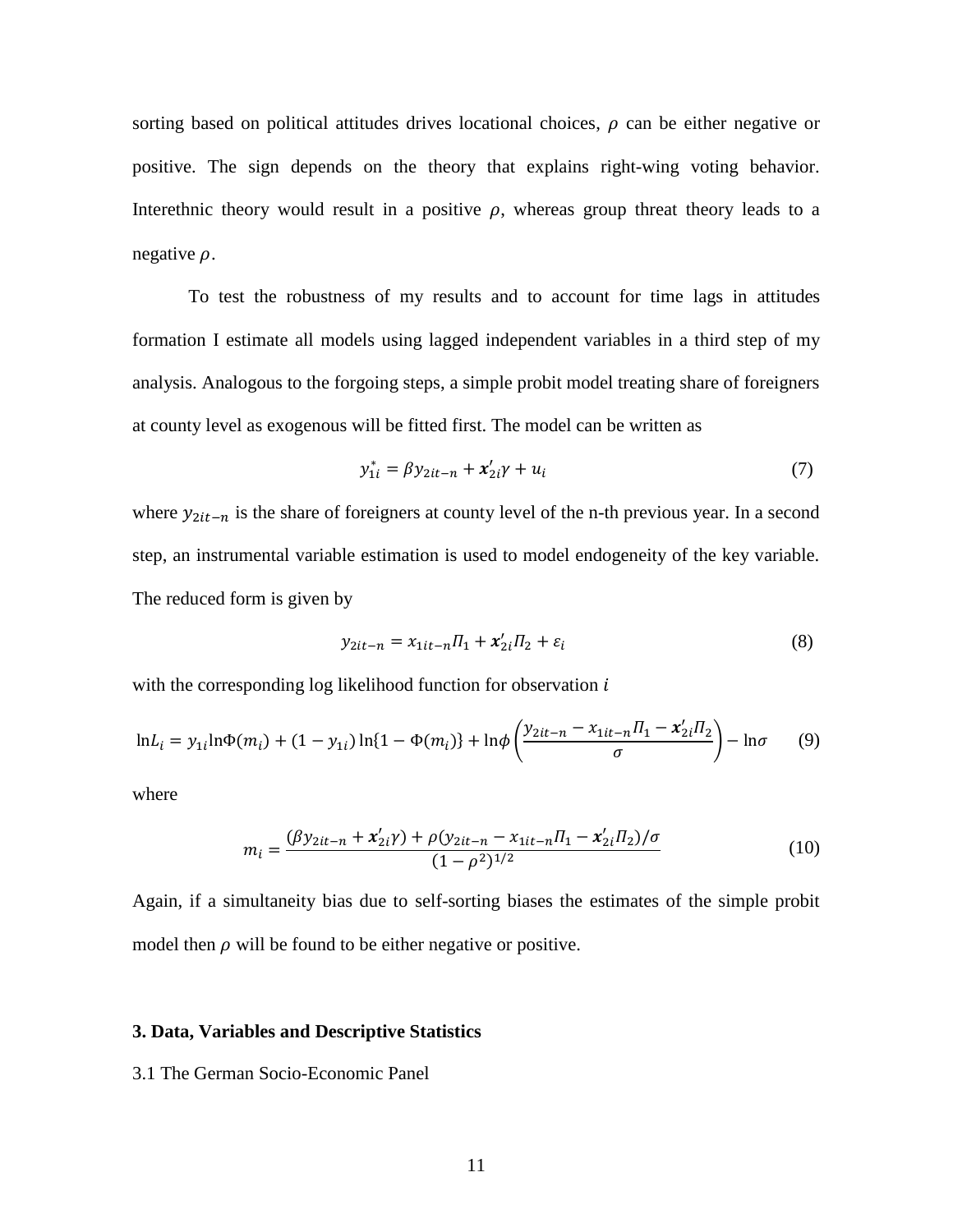The data that I use for investigating the question to what extent ethnic concentration may explain right-wing voting behavior of German natives are drawn from the German Socio-Economic Panel (GSOEP). The GSOEP is a large representative longitudinal survey of randomly selected private households in Germany. It contains a broad range of questions which are asked every year (socio-economic indicators like education, age, income) as well as questions that appear only at intervals. Every household member above the age of 17 participates in the survey. I use data from the waves 2005 until 2009. The respondents were asked to which political party they lean. A variety of parties were suggested in the questionnaire (SPD, CDU, CSU, FDP, Bündnis '90/Grüne, Die Linke, or  $DVU/Republikaner/NPD)<sup>3</sup>$ . Additionally, respondents were given the possibility for inserting another party. Based on this question I created a binary variable that takes the value one if a respondent chooses DVU, Republikaner or NPD to be the party he is leaning the most toward, otherwise the variable is zero.

Among other information, the GSOEP provides information about the federal state, the regional policy region, and the county of the household where the respondent is living in. I use this information to merge the socio-economic information provided by the GSOEP with a second data source. This data set is provided by the Statistical Office of Rhineland-Palatinate and contains information on the quantities of the native and foreign population on the level of official district codes (Kreiskennziffer "KKZ"). To generate the key explanatory variable (share of foreigners at county level) I merge the GSOEP data set with the administrative data based on the recoded  $KKZ<sup>4</sup>$ . Due to data privacy protection of the respondents, data at county level are only accessible via remote data processing ("soepremote")<sup>5</sup>. The share of foreigners at federal state level is based on the share at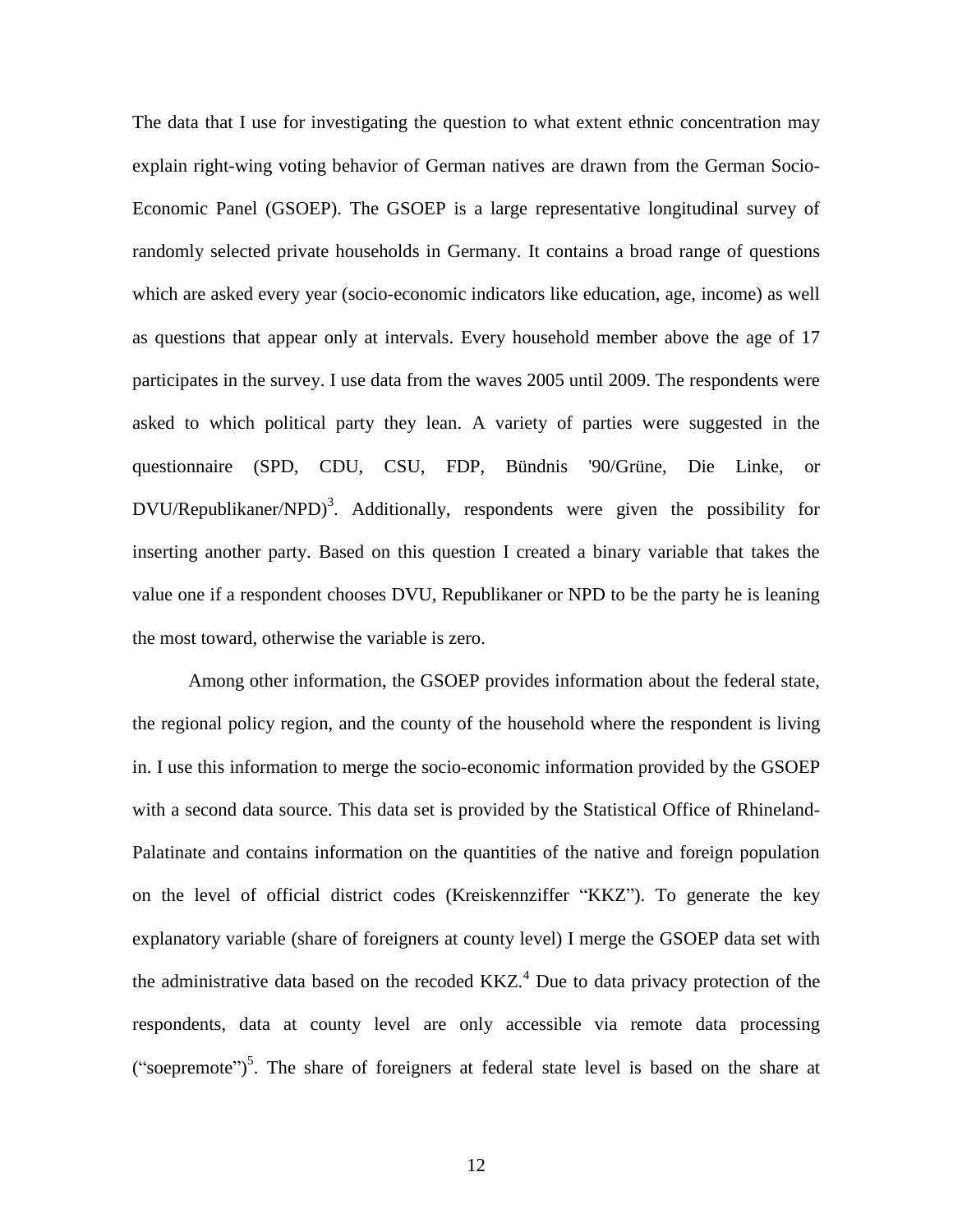county level and thus a simple aggregation.

The purpose of this paper is to investigate political right-wing attitudes of native Germans. Hence, the sample is restricted to respondents who have a German citizenship and do not have any migration background.<sup>6</sup>

#### 3.2 Descriptive Statistics

Table 2 and 3 give an overview of the socio-economic characteristics of the respondents as well as descriptive statistics for the average share of foreigners at county level. The mean value for voting DVU, Republikaner or NPD is equal to 0.01183, meaning that 1.2% of the respondents stated that they lean to an extreme right-wing party. The average share of foreigners at county level is 8.5%. The county with the highest foreign population is "Offenbach am Main" (Hesse). In Offenbach am Main the share of foreigners equals 26.05%. The county with the lowest share of foreigners is the "Erzgebirgskreis" (Saxony, 1.02% foreigners).

To get a grip on the distribution of the dependent variable and the key explanatory variable, Fig. 1 (left hand side) shows the mean of voting for an extreme right-wing party averaged at county level (400 out of 403 counties could be used for the analysis which makes up to 81.37 observations for each county on average). The distribution of right-wing voting behavior does not show a clear pattern. Though there seems to be a region of higher right-wing voting in East Germany (especially Saxony), in the north (Lübeck-Schwerin-Neubrandenburg), in the middle (Erfurt-Weimar) as well as in the west (Darmstadt-Bonn) of Germany.

If one compares the distribution of right-wing voting to the share of foreigners at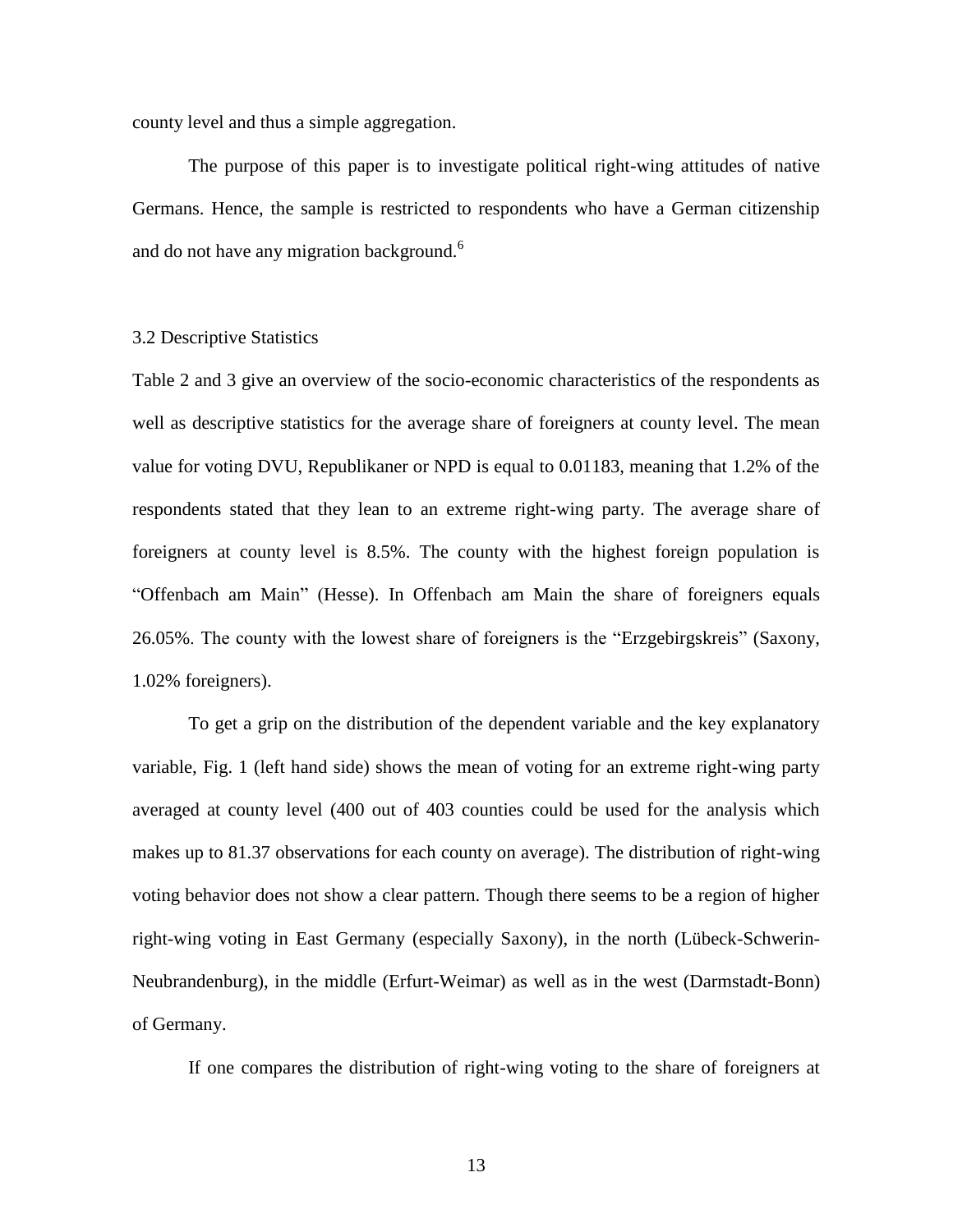county level (right hand side of Fig. 1), it is noticeable that in regions with a lower share of foreigners individuals lean slightly more to right-wing parties on average. This is especially striking for East Germany. For West Germany a pattern can hardly be identified. Based on this graphical presentation of the dependent and the key explanatory variable, a negative relationship between share of foreigners at county level and right-wing voting behavior could be assumed.

To examine this supposition econometrically I include several control variables in my estimations. Satisfaction with income is a subjective measure of the respondent's income on a scale ranging from 1 to 10. I use this categorical variable rather than a household income variable because I assume that negative attitudes towards foreigners are mainly driven by the perceived distributional income position and less by absolute income. The average satisfaction with one's income is 6.725.

Speaking of factors that might affect attitudes because of a feeling of economic deprivation, I have added the county level unemployment rate to separate the effects of the key explanatory variable from other locational economic factors. Since immigrants tend to be highly concentrated in growing areas with good possibilities to work, not controlling for these effects might lead to an overestimation of the share of foreigners variable. In the sample, Eichstaett (Bavaria) has the lowest unemployment rate (1.9%) and Uecker-Randow (Meckenburg-West Pomerania) the highest (29.7%).

Previous literature finds that education and ability are quite influential in explaining attitudes towards minorities (Fertig and Schmidt 2011). To control for this, I use the person's highest educational level (coded in four categories) and parental highest educational attainments (coded as a dummy that equals one if mother or father have a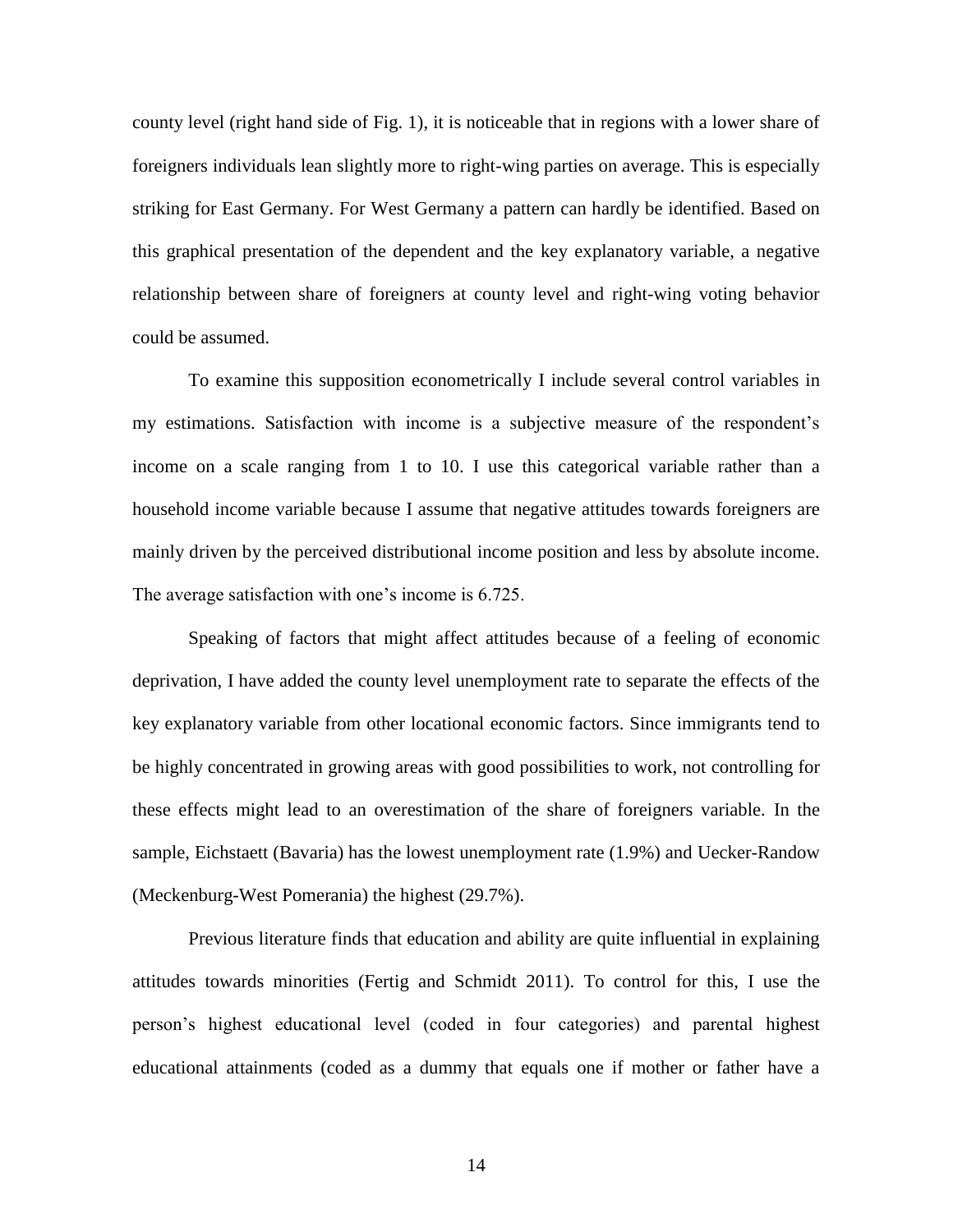university degree). In my sample, roughly 11% have a low educational attainment, 50% an intermediate, 38% can be classified as highly educated, and 1% is still at school. Furthermore, 8% of the respondents have a mother with high education, 16% a highly educated father. Both, person's education and its parental education are expected to affect right-wing voting behavior negatively (Brenner 2007, Fertig and Schmidt 2011).

I also have generated dummy variables for the occupational status of the respondent. Different types of jobs might be affected differently by a high share of foreigners. For example, the influx of immigrants coming to Germany in the late 1960s consisted mostly of low skilled workers. Most of them were employed as semi-skilled or manual workers. Hence, Germans that also work in these occupations are likely to face a higher labor market competition. If labor market competition or a fear of unemployment influences right-wing voting behavior, I expect that individuals belonging to relevant occupational categories have a higher probability of voting for a right-wing party (Mayda 2006, Ortega and Polavieja 2012). The reason is that these parties mount regularly campaigns that stress arguments related to job protection issues for natives (Rotte and Steininger 2008, Falk and Zweimüller 2005). Since especially unemployed respondents (3% of the sample) may perceive their labor market status as a result of crowding out by foreigners, I hypothesize that they also have a higher probability of voting for a right-wing party compared to the other occupational categories.

Moreover, I control for one's religion: I include a dummy variable that takes the value of one if a person is a Christian und zero if he/she is undenominational. 71% of the sample is catholic or protestant. Being Christian is expected to affect right-wing voting behavior negatively. The Church in Germany is engaged in a whole variety of activities that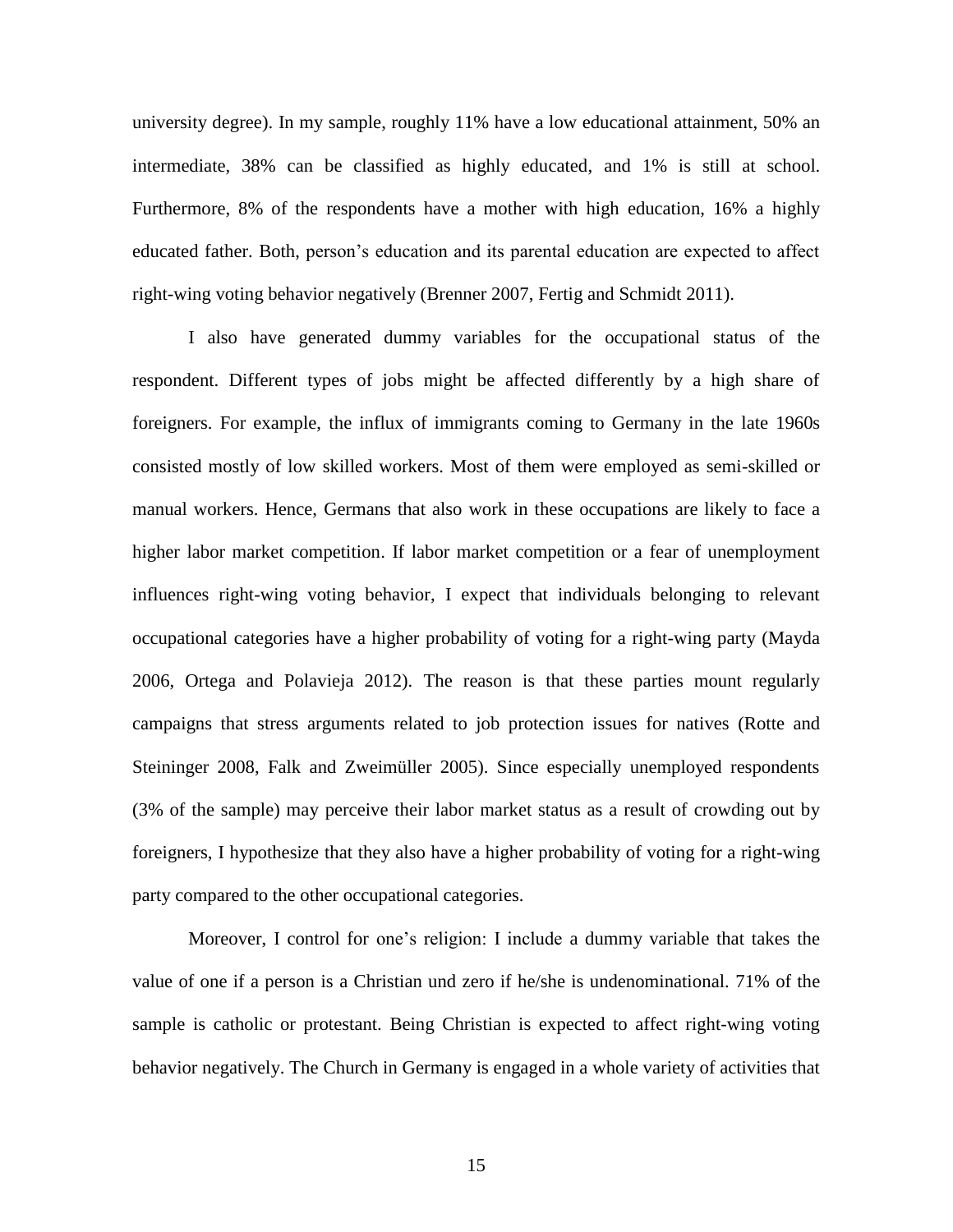aim to help people in the rest of the world (e. g. "Bread for the world" – "Brot für die Welt" is one of the biggest programs initiated by the protestant church in Germany) and is involved in several projects that take a stand against right-wing extremism (e. g. "Church against right-wings extremism" – "Kirche gegen rechts"). That is why it can be concluded that a respondent that states to be Christian (catholic or protestant) has a lower probability of voting for a right-wing party.

Two thirds of the respondents in the sample are married, 17% are single, 8% are divorced, and 8% are widowed. Marital status is also part of the control variable set on individual level since married respondents regularly share their income. Sharing income between household members is a way to lower volatility and uncertainty of income over time. Thus attitudes of married respondents may not be influenced by economic threats as much as singles are. That is why married individuals are expected to report less hostile attitudes.

Among these variables, I include gender and the respondent's age in the set of control variables. Age is included as a continuous variable as well as its squared term divided by 100. Age is suspected to influence one's attitudes because "it maps the position of the individual in the economic cycle" especially with respect to employment (Dustmann and Preston 2001). That is why a humped-shaped relationship between age and voting for an extreme right-wing party can be expected. Besides this, being part of the German history during the years 1933 to 1945 is captured by this variable as well.

Table 4 shows the dummies used to control for different types of urbanization. The reasons for controlling for urbanization are twofold: First, in urban agglomerations many individuals live on a comparably small area. Being constantly exposed with many different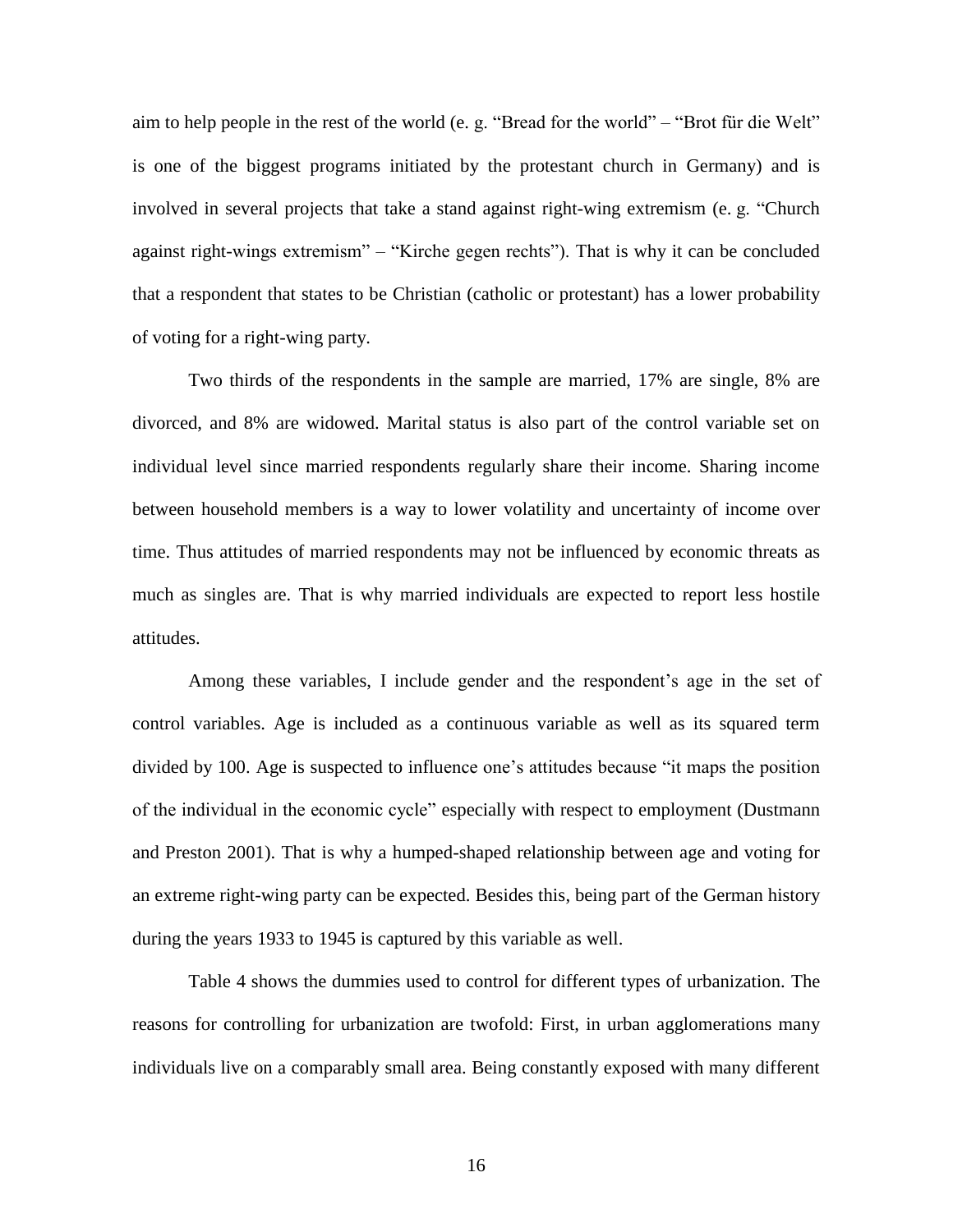ways of everyday living, requires more tolerance towards different cultures compared to people living in sparsely populated areas (Fossett and Kiecolt 1989, Dustmann and Preston 2001). Second, at the same time, the share of foreigners is typically higher in urban areas. This point involves two contrary predictions. Regarding the interethnic contact theory, a higher share of foreigners affects the probability of interethnic contact positively and thus could help to overcome prejudice and negative attitudes. Instead, if the group threat theory were true in explaining attitudes towards foreigners, one would expect that a higher share of foreigners generates a feeling of exclusion and more negative attitudes towards foreigners. Hence, the effect of urbanization on right-wing voting behavior is not clearly predictable. To control for effects of urbanization on the dependent variable I include a set of 17 categories (table 4).

Specifications that use both East and West Germany include a dummy variable for East Germany. It is reasonable to control for East German location since respondents in East and West Germany made dramatically different historical experiences from 1945 to 1990 and are still found to have quite different cultural attitudes (Alesina and Fuchs-Schündeln 2007). All estimations use year dummies to capture changes in attitudes over time.

#### **4. Results**

This section presents the estimates of the simple probit model, the instrumental variable estimations, as well as estimations with a lagged independent variable. All models include a set of basic individual controls, the type of settlement, and year dummies.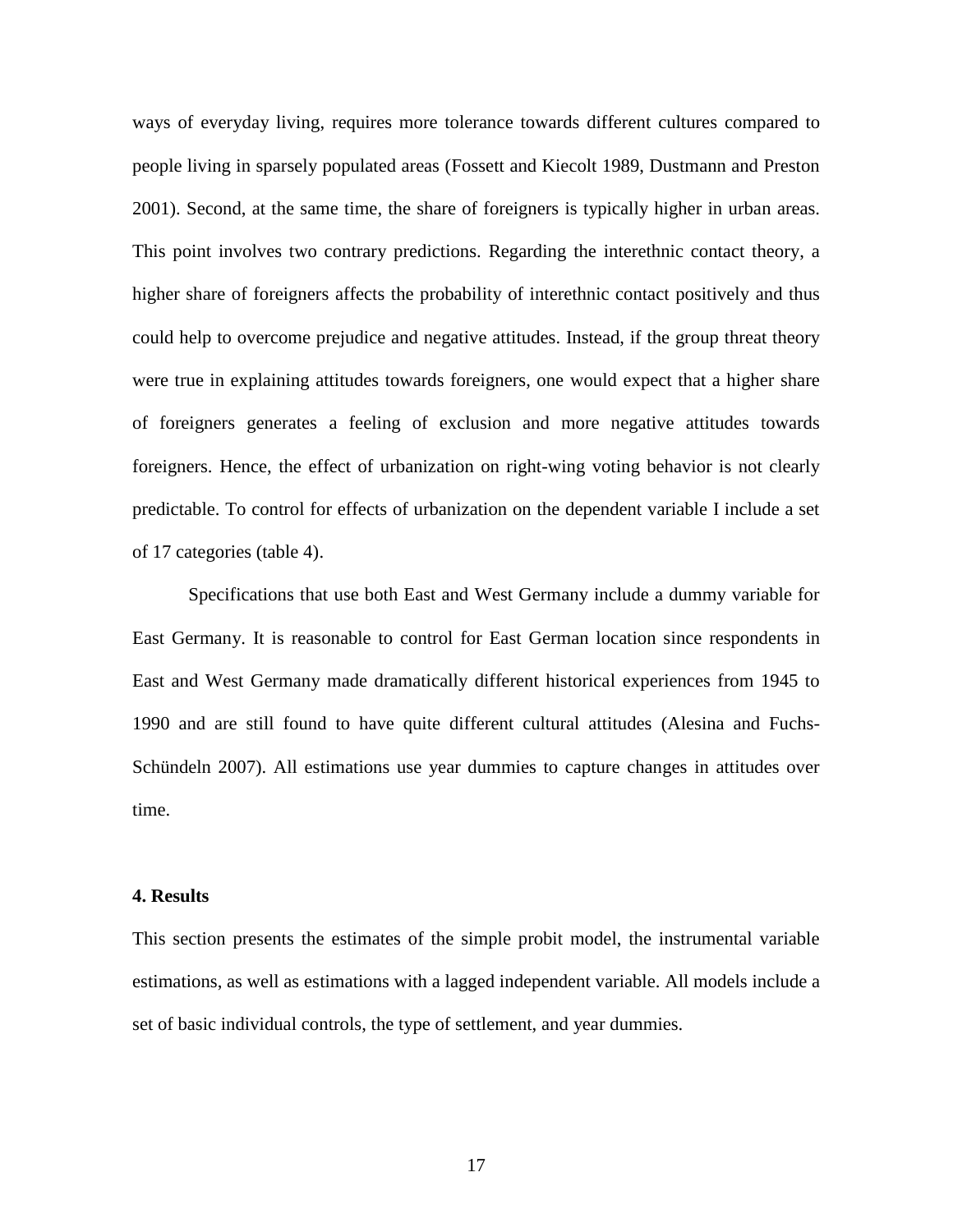#### 4.1 Basic Estimates

The first step of my analysis is the estimation of simple probit models. I am interested in the effect of ethnic concentration on individual attitudes towards foreigners. The dependent variable is measured as a binary variable that equals one if a person states to lean toward an extreme right-wing party (DVU, NPD or Republikaner) and zero otherwise. Ethnic concentration is the share of foreigners at county level. Table 5 reports the coefficients for a full sample of observations. The number of covariates is ascending from column (1) to (4). Respondents who are more satisfied with their income given the set of control variables are less likely to lean toward a right-wing extremist party. In all specifications, women report a lower probability of voting for a right-wing party. As expected, the relationship between age and right-wing attitudes is hump-shaped. Hence, the variables on age can be interpreted as capturing the life cycle of a person with special reference to employment prospects. In that sense, younger respondents show a lower probability of leaning towards right-wing parties. At a certain point in life this probability reaches a maximum but it declines as the person gets older. The marital status turns out to be insignificant in all specifications.

Another very typical hypothesis which has been investigated in the previous literature also holds true for this analysis: Column (2) shows that respondents with a low or intermediate educational attainment are significantly more likely to lean toward right-wing parties compared to respondents with a university degree.

Moreover, the results show that being unemployed is associated with a significant positive probability of voting for the right-wing compared to the majority of the variables reflecting labor market status. Only manual workers, farmers and officers do not differ significantly from unemployed persons (column (3)).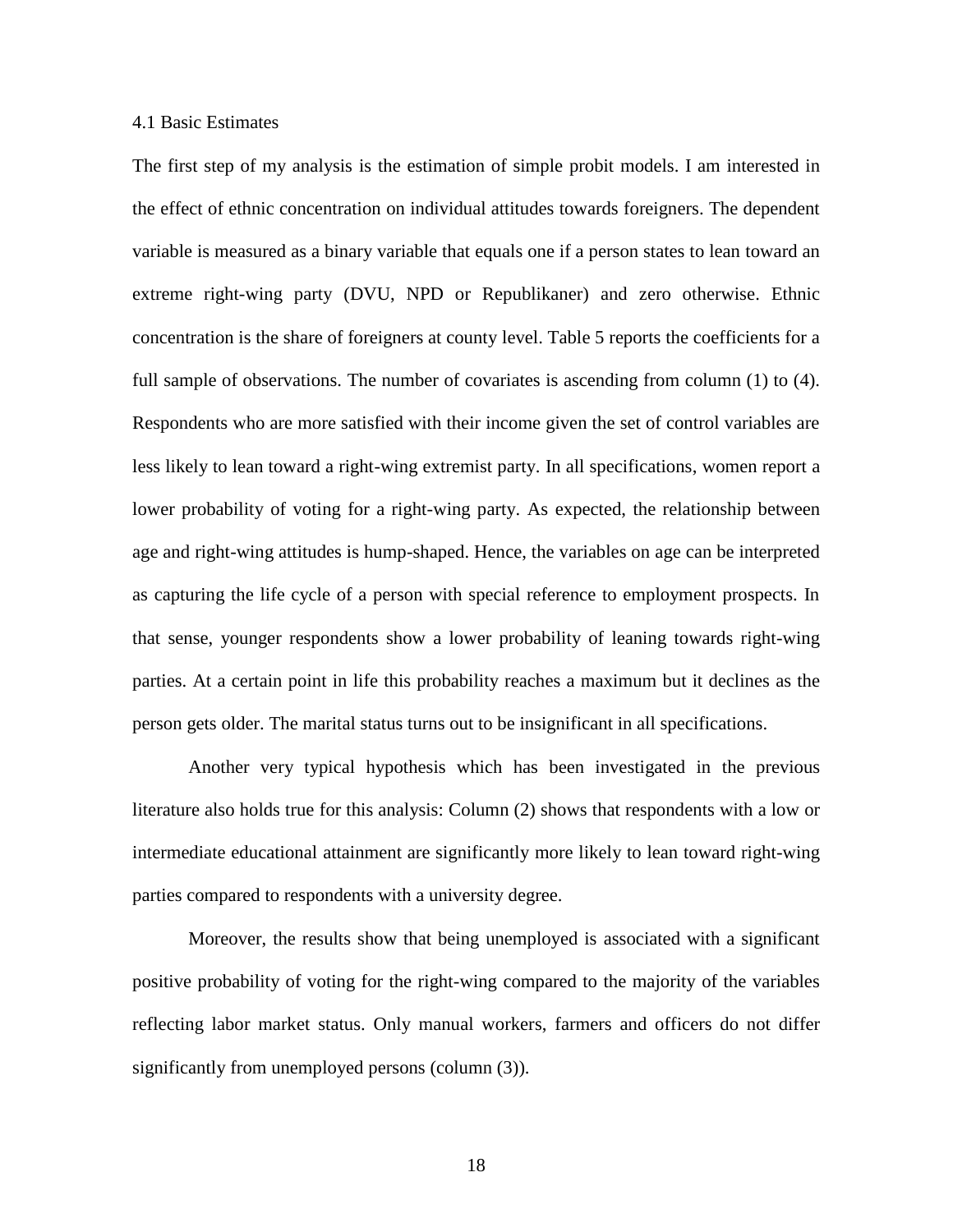In column (4) variables capturing the religious view of a respondent as well as the education level of the respondent's parents are included. Christians appear to have little prejudice against foreigners which seems to support the above reasoning that the German churches engage effectively against right-wing extremism. The dummy variables on father's and mother's education show evidence that has been reported in other studies before (e. g. Siedler 2006): High parental education lowers the probability of leaning toward a right-wing party.

Besides these individual controls, two variables are included that describe locational features: First, the unemployment rate at county level is included in all regressions and turns out to be insignificant which is in line with the study of Krueger and Pischke (1997). Second, a dummy variable indicating observations from East Germany is highly significant and shows that even when controlling for an extensive set of variables, individuals residing in East Germany have a higher probability of leaning towards right-wing extremist parties. Together with findings from the existing empirical literature, these results obviously suggest separately estimated regression models for West and East Germany (table 6, subsamples (A) and (C)). Moreover, I created two more subsamples: The first excludes the city-states of West Germany (B) and the second excludes the city-state Berlin (D) of the East Germany subsample. Compared to the other 13 federal states, city-states cover only a comparably small, high populated agglomeration area and are excluded in order to create more homogenous subsamples. Estimation results for the four subsamples are reported in table 6. Not very surprising, using subsamples yields qualitatively very similar results for the covariates that determine right-wing voting behavior.

As already pointed out, the focus of this paper is the effect of ethnic concentration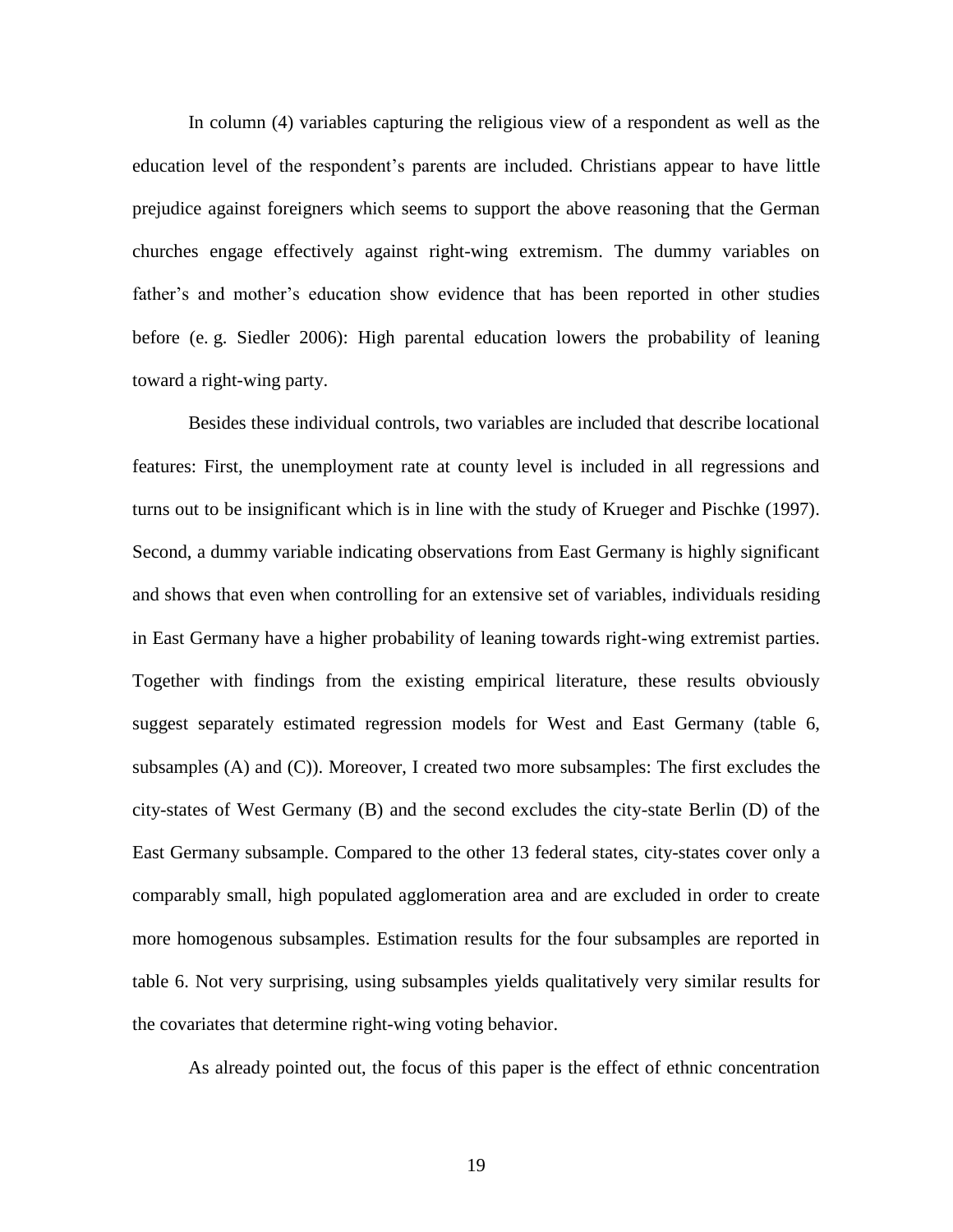on right-wing voting. Ethnic concentration is measured as the share of foreigners at county level. In the probit estimations, presented as a first step, it is treated as an exogenous regressor. The coefficient of the variable is significant and positive for the full sample of observations (table 5). A higher concentration of foreigners at county level slightly increases the probability of right-wing voting behavior. Including different sets of control variables does not change the effect of share of foreigners at the county level. Thus, related to the simple probit estimates it can be concluded that a positive effect of ethnic concentration on right-wing voting is pointing to support for the group threat theory, even though the significance of the coefficient is only at the 5-10% level.

The coefficients for the West and East German subsamples (A), (B) and (C) appear to be positive but are not significant anymore, except for East Germany excluding Berlin (table 6, subsample (D)). Interestingly, the sign of the coefficient for the share of foreigners at county level is reversed and highly significant. Its high magnitude is due to the fact that the share of foreigners in this subsample is very low (on average 0.024). The effects can be interpreted as support for the interethnic contact theory: A higher share of foreigners at county level is associated with a lower probability of leaning towards a right-wing party.

#### 4.2 Instrumental Variable Estimations

In a second step, an instrumental variable approach suggested by Dustmann and Preston (2001) is used to explicitly take into account that the share of foreigners measured at county level may be endogenous due to self-sorting.

To instrument the variable that measures ethnic concentration on a narrow level, I aggregated the share of foreigners at federal state level. Since individuals may exercise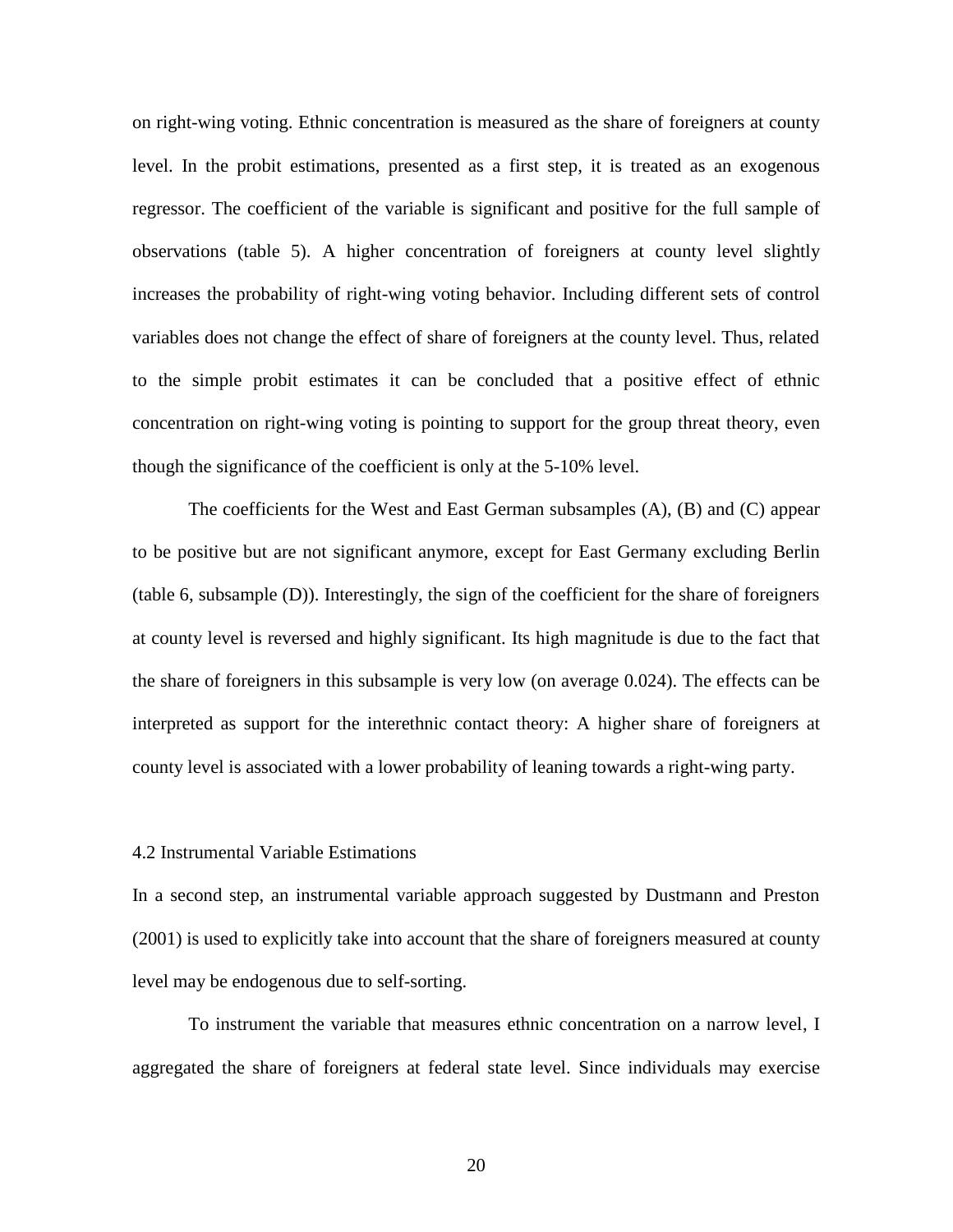their location choices on a smaller spatial area, it is assumed that self-sorting based on attitudes towards foreigners at federal state level seems unlikely. From a theoretical point of view, I expect that the correlation with the endogenous variable and the share of foreigners at federal state level should be substantial. In order to provide evidence on the plausibility of the instrument, table 7 reports the F statistic and the first-stage estimates of the excluded instrument. As suggested by Bound et al. (1995) an F statistic of 10 is the thumb-rule for a sufficient strong correlation with the endogenous explanatory variable. For both of the East German subsamples (C) and (D) as well as the West German subsample including city states (A), the F statistic is far below the threshold.<sup>7</sup> For this reason, instrumental variable estimates are only reported for the full sample and the West German subsample excluding city-states (B). Table 7 shows the result for the first-stage estimations in the first section: The instrument is highly correlated with the endogenous explanatory variable with an F statistic of roughly 10.

The next section of table 7 reports the results of the instrumental variable estimations. In contrast to an expected increase of precision of the estimates, the standard errors for the instrumental variable estimation become quite large for the full sample (column (1)). The effect of the share of foreigners on leaning towards a right-wing party is clearly insignificant. The correlation between the error terms on locational choice and leaning toward a right-wing party is also not significant. Thus, it can be concluded that selfsorting based on preferences for a specific ethnic concentration may not occur – at least for the full sample of observations.

However, as mentioned before, it seems reasonable to estimate regressions separately for the German regions. Table 7 (column (2)) shows the first-stage estimate for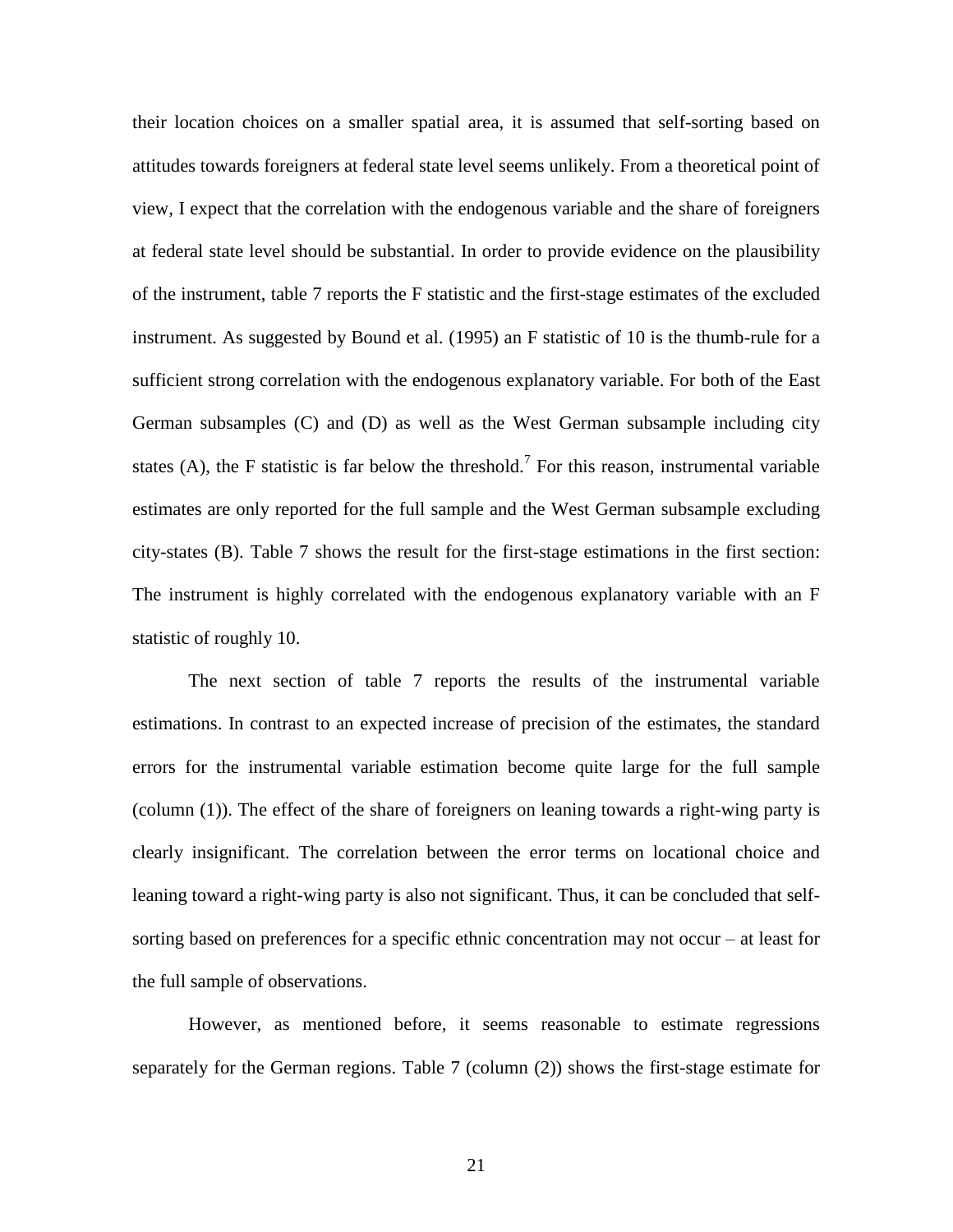West Germany excluding the city-states (subsample (B)). The F statistic indicates that the correlation between the instrument and the endogenous regressor is reasonably high. The instrumental variable estimation performed in the next step reveals a significantly negative relationship between the share of foreigners and right-wing voting behavior. The correlation between the error term on locational choice and right-wing voting is positive and significant which points to the fact that the simple probit estimates involve a simultaneity bias. The effect is robust with reference to the assumed distribution since twostage-least-squares yield similar results. The estimation results suggest that interethnic contact is the source for right-wing voting behavior in West Germany. Hence, this result based on an instrumental variable approach is in contrast to studies that find a positive effect of ethnic concentration on hostile attitudes towards foreigners.

#### 4.3 Lagged Independent Variable Estimates

When considering perceptions and attitudes of individuals that partly are a reaction of their environment it makes sense to assume that the change of an environmental factor and the adjustment of attitudes take some time. As a possible reason, one can think of the media, the political debate, and other sources for perception forming, which usually pick up new topics with a time lag.

To overcome these time lags, I estimate all models using time-lagged independent variables. Results are reported in table 8 which is setup similarly to the previous table though in a more space saving form. As expected, the results are qualitatively very similar. For the full sample of observations (column (1)) ethnic concentration is positively related to right-wing voting at 10 percent significance level and thus provides weak evidence for the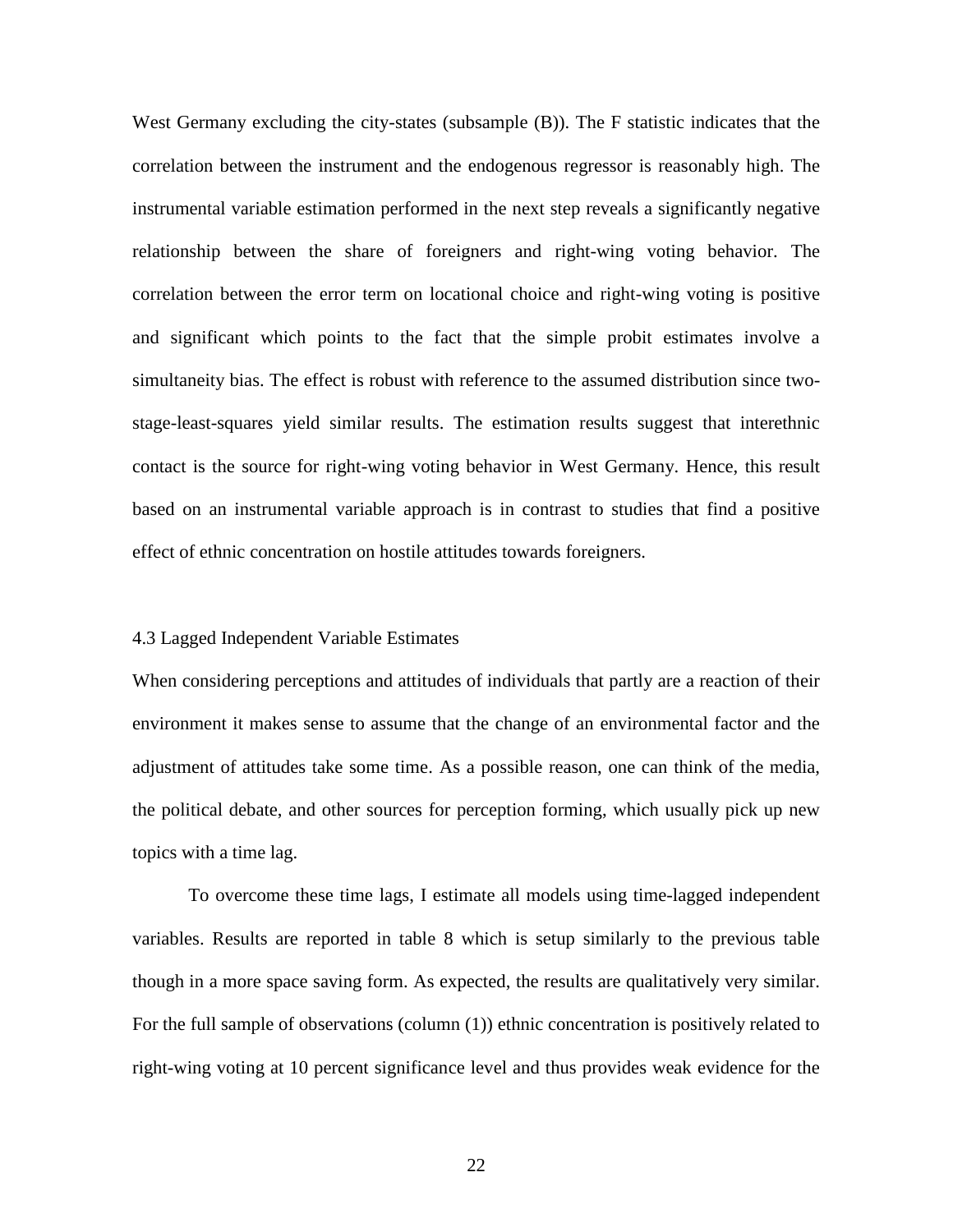group threat theory. But as one instruments the share of foreigners at county level with the share at federal state level, the effect disappears. This holds for all time lags considered.

Again, estimates for the West German subsample (B) are estimated and reported in the second column of table 8. The results for the simple probit estimates as well as for the instrumental variable estimations do not change concerning sign and significance of the coefficient: In all instrumental variable estimations, the share of foreigners is strongly negatively related to right-wing voting behavior. From this, it can be concluded that the effects found here are robust with regard to time lags in perception forming and provide evidence for the interethnic contact theory.

#### **5. Summary and Conclusions**

In this paper, I investigate to what extent ethnic concentration influences hostile attitudes of German natives. Two theories can be applied to this question: On the one hand, group threat theory hypothesizes that a higher share of foreigners leads to a higher level of hostile attitudes. On the other hand, if interethnic theory predicts the relationship between ethnic concentration and hostile attitudes correctly, I expect that with an increasing share of foreigners the frequency of interethnic contacts will be higher and helps to overcome prejudice.

To address this question, I use data from the German Socio-Economic Panel (GSOEP). This is a large, representative survey for Germany that contains also a question about the political attitudes of the respondents. Precisely, I generated a binary variable that takes the value of one if a respondent states to lean toward a right-wing extremist party (DVU, NPD or Republikaner) and zero otherwise. The GSOEP consists also of information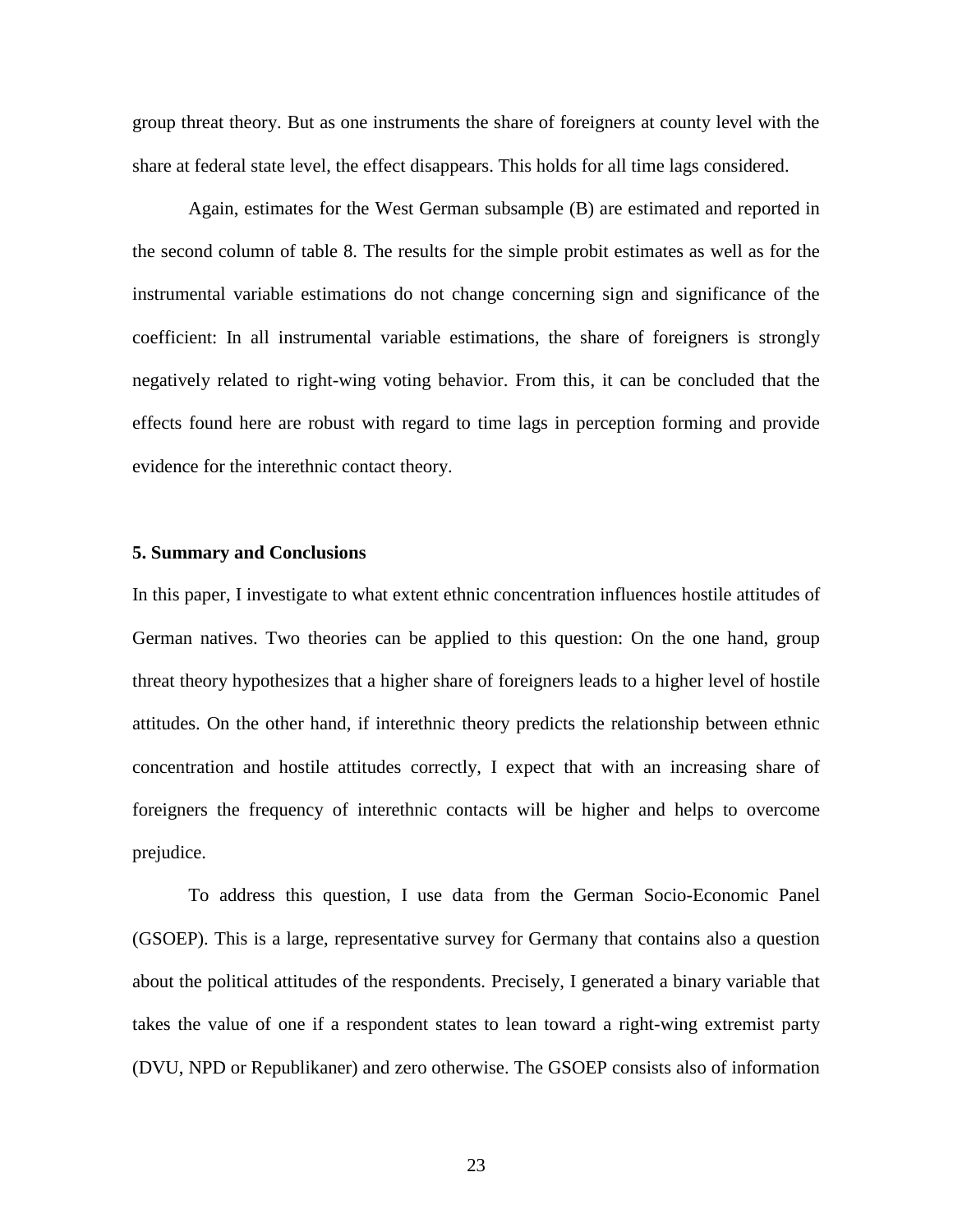on the locality the respondent lives in. Based on this regional information, I merge the data of the GSOEP with administrative data. The latter data set enables to measure the ethnic concentration for each county in Germany.

The empirical analysis is threefold: First, I estimate simple probit models to examine the relationship between ethnic concentration measured at county level and rightwing voting behavior. I find that ethnic concentration and right-wing voting behavior are positively associated. Though, the evidence is only weak. This finding provides some support for the group threat theory and is in line with parts of the empirical literature for Germany (Gang and Rivera-Batiz 1994, Lubbers and Scheepers 2001, Fertig and Schmidt 2011). Moreover, I estimate separate models for East and West Germany. For West Germany, the results turn out to be insignificant. In contrast, for East Germany the results show a negative and highly significant coefficient. This can be interpreted as supporting the interethnic theory. However, results based on simple probit models should be viewed with caution. The reason is that locational choices and political attitudes are likely to be interdependent. Thus, simple probit estimations may suffer from a simultaneity bias.

To overcome this bias, I follow an approach suggested by Dustmann and Preston (2001) and instrument the ethnic concentration at county level with an aggregated measure. The spatial level used to instrument ethnic concentration at county level is the ethnic concentration at federal state level. Using an instrumental variable procedure, I find that, for the full sample of observations, the positive effect of ethnic concentration on right-wing voting behavior disappears. For the West German subsample, I show that self-sorting based on political attitudes is important and that taking into account this endogeneity leads to a highly significant effect. The effect of ethnic concentration on foreigners is negative for this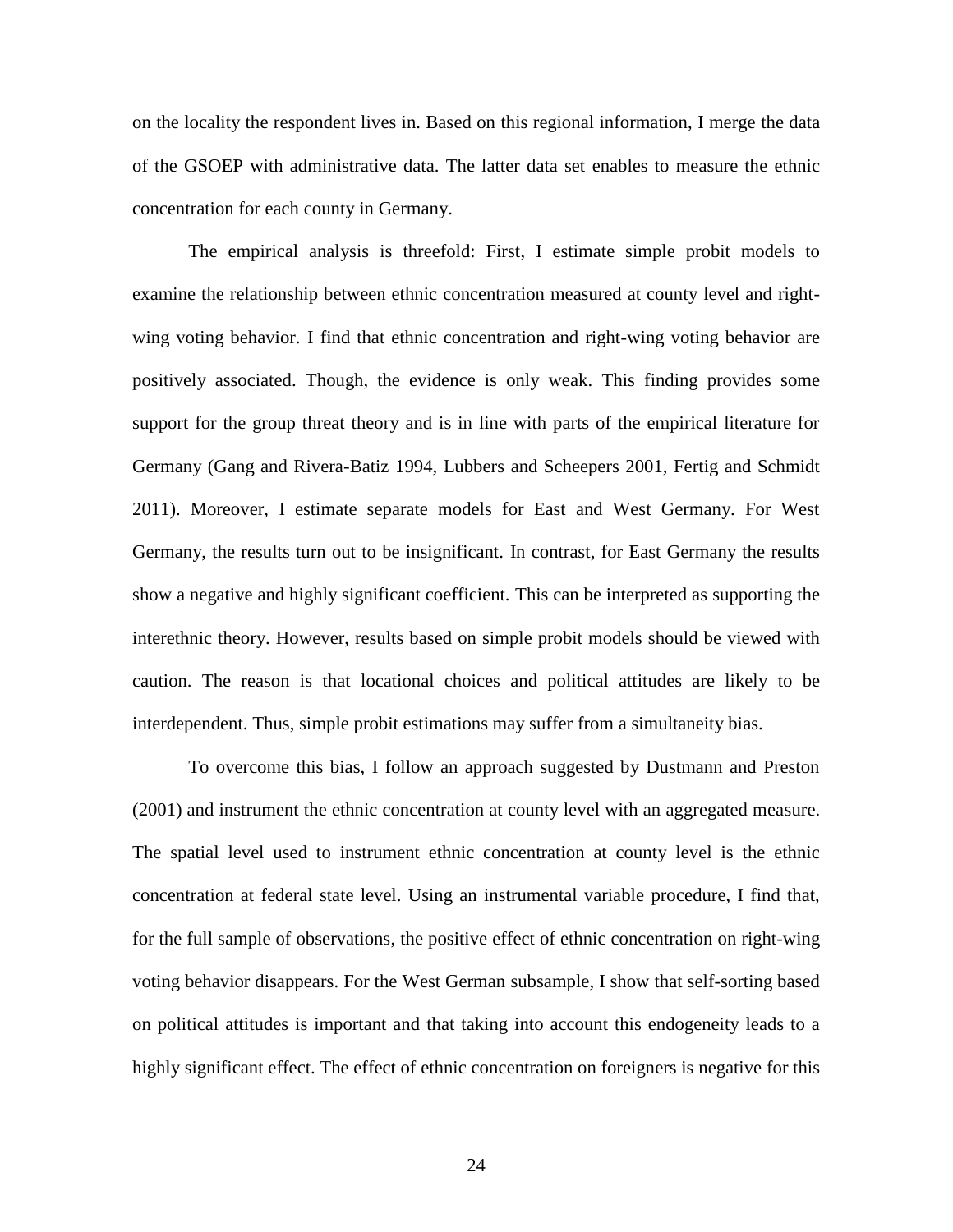subsample and thus provides evidence for the interethnic contact theory. For the East German subsample it was not possible to carry out instrumental variable estimations because of a weak correlation of the endogenous variable with the instrument.

In a third step of the analysis, I estimate all forgoing models using lags of ethnic concentrations because I assume that perception forming is deferred with respect to the change in environmental factors. The results found are qualitatively similar compared to those without lags.

In summary, my results show that endogeneity issues should be taken seriously when examining the relationship between ethnic concentration and right-wing voting behavior. With respect to the interethnic contact theory, for West Germany the results may suggest that policies which aim at reducing segregation and increasing interethnic contact should be undertaken. For East Germany, it would very interesting for future research to further exploit the sources of hostile attitudes toward foreigners.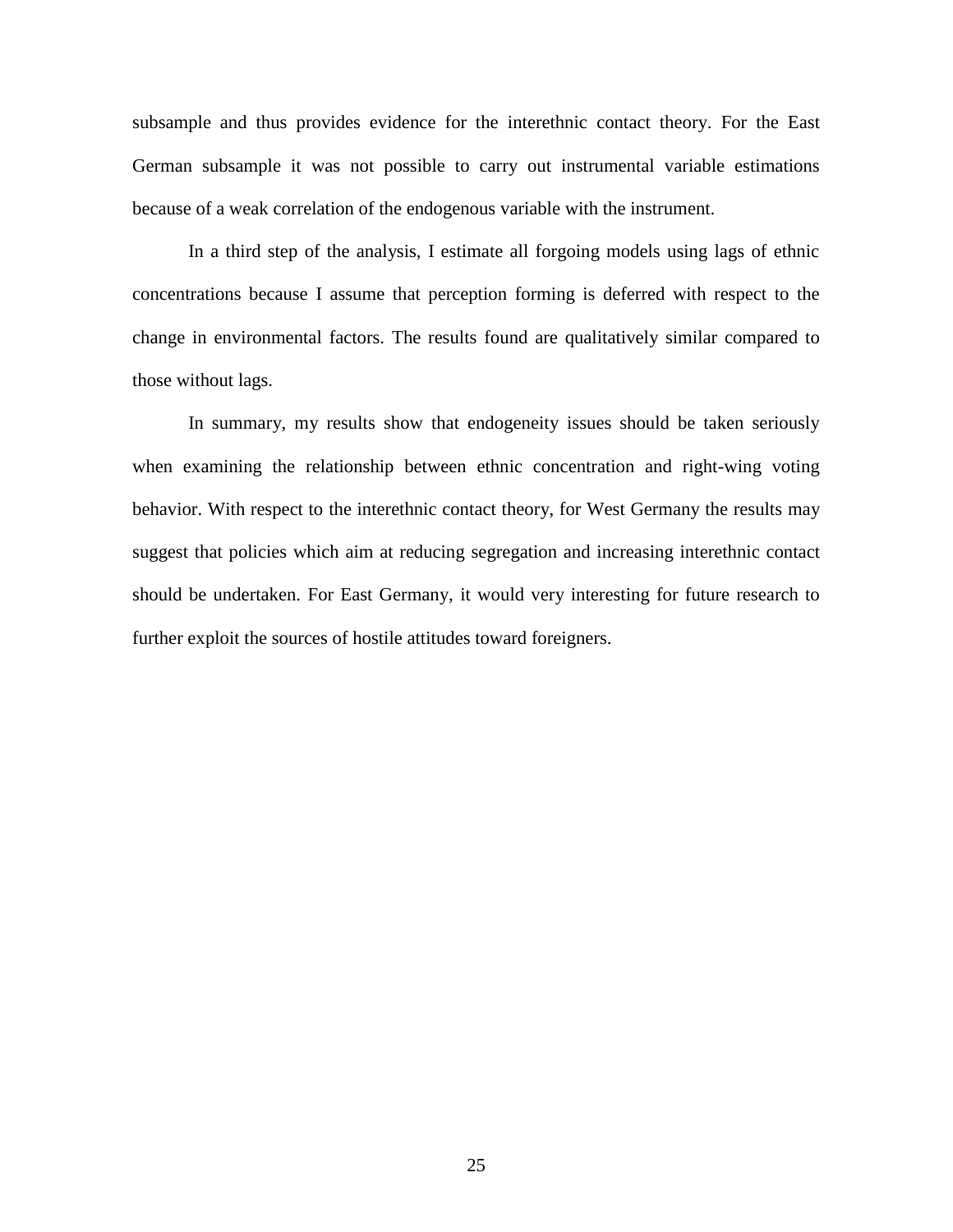

## **Figure 1: Share of Foreigners at County Level and Right-Wing Voting Behavior**

Source: GSOEP (waves 2005-2009) and data provided by the Statistical Office of Rhineland-Palatinate, own calculations.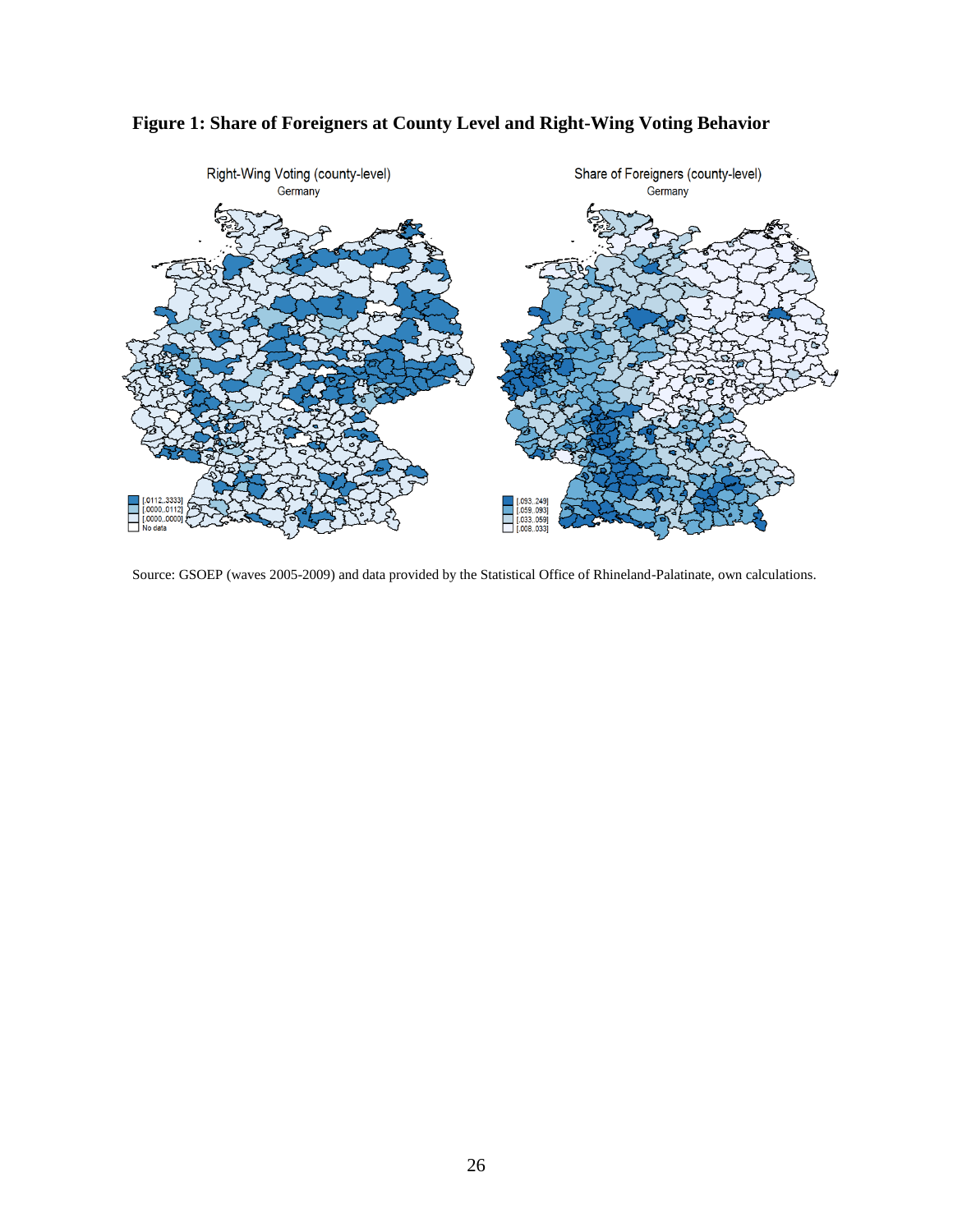| <b>Federal state</b>          | <b>Total percent of voting</b><br>for right-wing parties | <b>Federal state</b>   | <b>Total percent of voting</b><br>for right-wing parties |
|-------------------------------|----------------------------------------------------------|------------------------|----------------------------------------------------------|
| Baden-Wuerttemberg            | 2.1%                                                     | Lower Saxony           | 1.5%                                                     |
| Bavaria                       | 2.6%                                                     | North Rhine-Westphalia | 1.0%                                                     |
| <b>Berlin</b>                 | 2.1%                                                     | Rhineland-Palatinate   | 1.9%                                                     |
| <b>Brandenburg</b>            | 2.8%                                                     | Saarland               | 1.2%                                                     |
| <b>B</b> remen                | 1.6%                                                     | Saxony                 | 5.8%                                                     |
| Hamburg                       | $0.9\%$                                                  | Saxony-Anhalt          | 4.6%                                                     |
| Hesse                         | 1.5%                                                     | Schleswig-Holstein     | $0.9\%$                                                  |
| Mecklenburg-West<br>Pomerania | $6.1\%$                                                  | Thuringia              | 4.7%                                                     |

# **Table 1: Results of State Elections for Extreme Right-Wing Parties**

Note: Total percent of voting for right-wing parties is the sum of votes for NPD, DVU and Republikaner, respectively. Source: Ministry of the Interior of the federal states.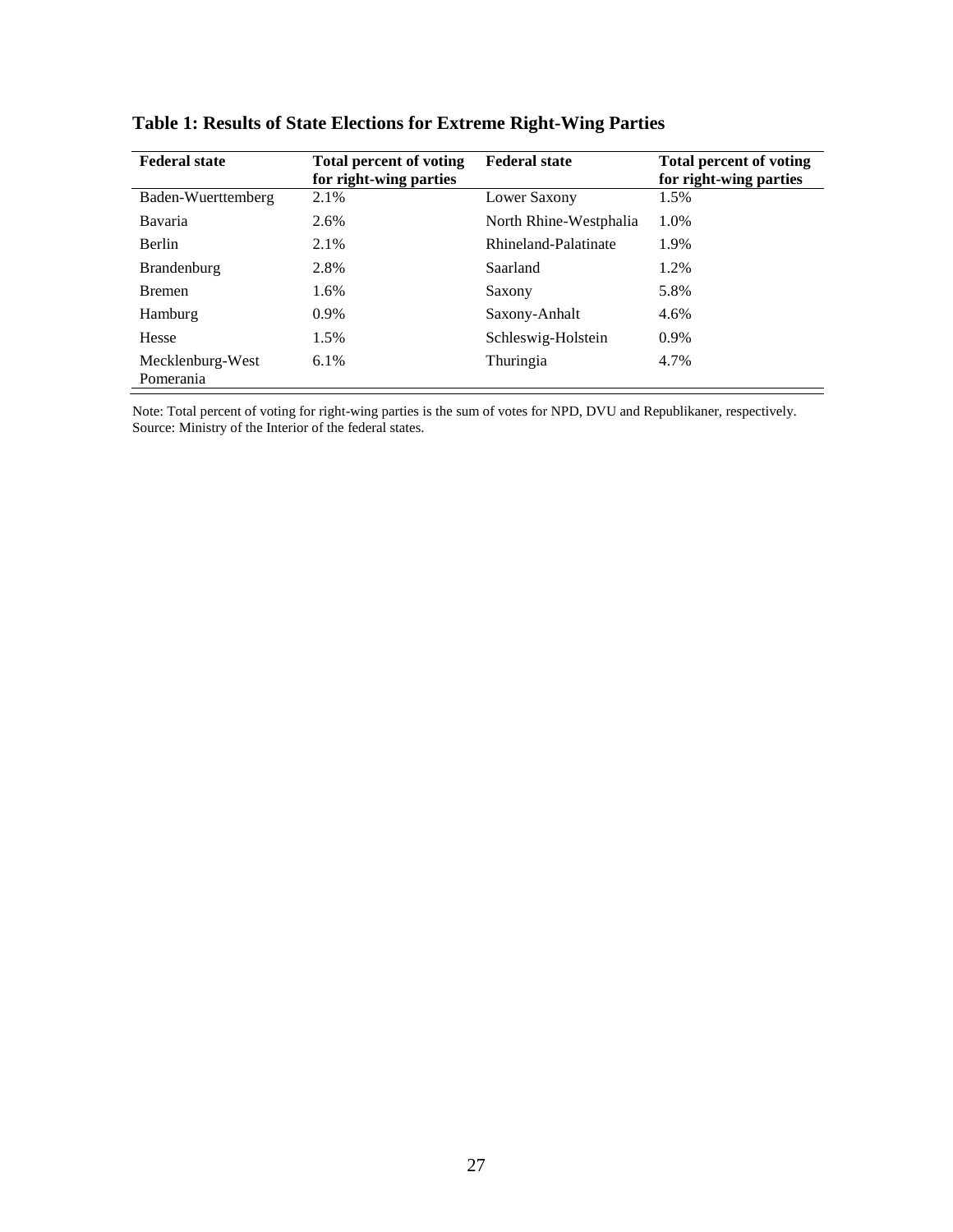| <b>Variable</b>                                    | <b>Description</b>                                            |
|----------------------------------------------------|---------------------------------------------------------------|
| Right-wing voting                                  | Dummy $= 1$ if respondent leans toward DVU, NPD or            |
|                                                    | Republikaner.                                                 |
| Share of foreigners at county level                | Share of foreigners in a county in year t.                    |
| Share of foreigners at county level <sub>t-n</sub> | Share of foreigners in a county with lag n.                   |
| Share of foreigners at federal state level         | Share of foreigners in a federal state in year t.             |
| Share of foreigners at federal state $level_{t-n}$ | Share of foreigners in a federal state with lag n.            |
| Unemployment rate at county level                  | Unemployment rate at county level in percent                  |
| Satisfaction with income                           | Satisfaction with household income coded from 0 lowest to     |
|                                                    | 10 highest.                                                   |
| Female                                             | Dummy = $1$ if respondent is a woman.                         |
| Age                                                | Age in years of respondent.                                   |
| Age <sup>2</sup> /100                              | Age in years of respondent squared and divided by 100.        |
| Married                                            | Dummy $= 1$ if respondent is married.                         |
| Divorced                                           | Dummy = 1 if respondent is divorced.                          |
| Single                                             | Dummy = 1 if respondent is single.                            |
| Widowed (reference category)                       | Dummy = 1 if respondent is widowed.                           |
| Low education                                      | $Dummy = 1$ if respondent's highest educational attainment is |
|                                                    | secondary education first stage.                              |
| Intermediate education                             | Dummy $= 1$ if respondent's highest educational attainment is |
|                                                    | secondary education second stage or a completed               |
|                                                    | apprenticeship training.                                      |
| High education (reference category)                | Dummy $= 1$ if respondent's highest educational attainment is |
|                                                    | first or second stage of tertiary education.                  |
| Still at school                                    | Dummy = 1 if respondent is still at school.                   |
| Not working                                        | Dummy = 1 if respondent is not working.                       |
| In formal education                                | Dummy = 1 if respondent is in formal education/training.      |
| Unemployed (reference category)                    | Dummy = $1$ if respondent is unemployed.                      |
| Retired                                            | Dummy = 1 if respondent is retired.                           |
| Civilian servant                                   | Dummy = 1 if respondent is a civilian servant.                |
| In training                                        | Dummy = 1 if respondent is a trainee/intern.                  |
| Manual worker                                      | Dummy = 1 if respondent is a manual worker.                   |
| Farmer                                             | Dummy $= 1$ if respondent is a self-employed farmer.          |
| Freelancer                                         | Dummy = 1 if respondent is a free-lance professional.         |
| Self-employed                                      | Dummy $= 1$ if respondent is a self-employed person.          |
| White collar worker                                | Dummy = 1 if respondent is a white collar worker.             |
| Officer                                            | Dummy $= 1$ if respondent is an officer.                      |
| Christian                                          | Dummy $= 1$ if respondent is protestant or catholic.          |
| Undenominational or other religion                 | Dummy $= 1$ if respondent is undenominational or has other    |
| (reference category)                               | religion.                                                     |
| East Germany                                       | Dummy $= 1$ if respondent resides in East Germany.            |
| Mother high education                              | Dummy = 1 if respondent's mother achieved first or second     |
|                                                    | stage of tertiary education.                                  |
| Father high education                              | Dummy = 1 if respondent's father achieved first or second     |
|                                                    | stage of tertiary education.                                  |
| Year dummies                                       | Dummy variables for the years 2005 to 2009.                   |

# **Table 2: Variable Description**

Source: GSOEP (waves 2005-2009) and data provided by the Statistical Office of Rhineland-Palatinate.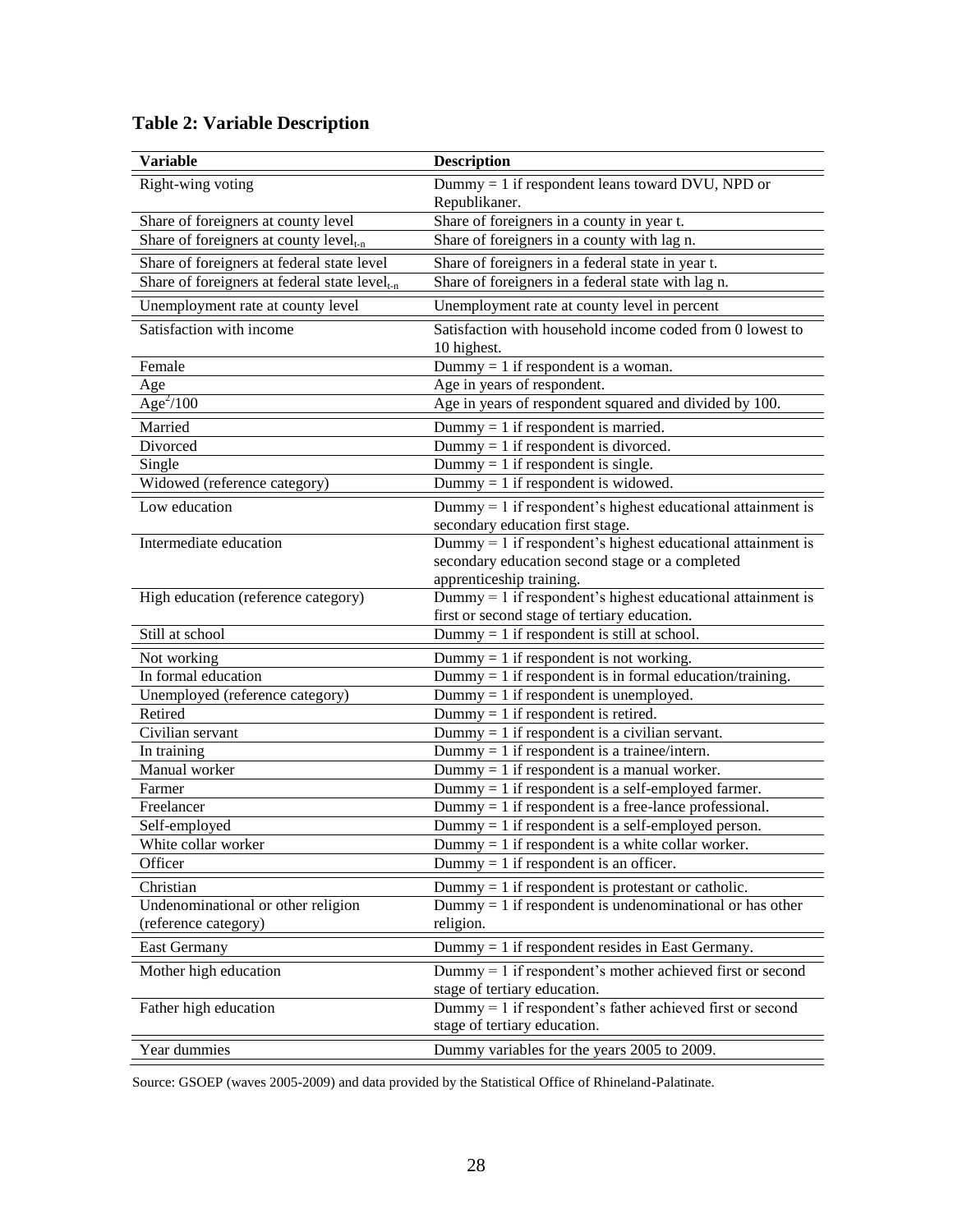| <b>Variable</b>                                           | <b>Mean</b> | <b>Minimum</b>   | <b>Maximum</b> | Std.-Dev. |
|-----------------------------------------------------------|-------------|------------------|----------------|-----------|
| Right-wing voting                                         | 0.01183     | $\theta$         |                | 0.10811   |
| Share of foreigners at county level                       | 0.08551     | 0.01022          | 0.26045        | 0.05334   |
| Share of foreigners at county $level_{t-1}$               | 0.08593     | 0.01029          | 0.26196        | 0.05365   |
| Share of foreigners at county level $_{t=2}$              | 0.08635     | 0.01075          | 0.26283        | 0.05392   |
| Share of foreigners at county level $_{t=3}$              | 0.08669     | 0.01071          | 0.26283        | 0.05423   |
| Share of foreigners at county level $_{t-4}$              | 0.08694     | 0.01031          | 0.26283        | 0.05454   |
| Share of foreigners at federal state level                | 0.08425     | 0.01790          | 0.14314        | 0.03583   |
| Share of foreigners at federal state level $_{t-1}$       | 0.08456     | 0.01798          | 0.14314        | 0.03596   |
| Share of foreigners at federal state level $_{t=2}$       | 0.08489     | 0.01889          | 0.14565        | 0.03607   |
| Share of foreigners at federal state level $_{1-3}$       | 0.08513     | 0.01889          | 0.14757        | 0.03626   |
| Share of foreigners at federal state level <sub>t-4</sub> | 0.08532     | 0.01810          | 0.15125        | 0.03658   |
| Unemployment rate at county level                         | 11.02       | 1.9              | 29.7           | 4.915     |
| Satisfaction with income                                  | 6.725       | $\boldsymbol{0}$ | 10             | 2.190     |
| Female                                                    | 0.483       | $\boldsymbol{0}$ |                | 0.500     |
| Age                                                       | 53.771      | $\overline{17}$  | 99             | 16.659    |
| Age <sup>2</sup> /100                                     | 31.689      | 2.89             | 98.01          | 17.772    |
| Married                                                   | 0.666       | $\boldsymbol{0}$ | 1              | 0.472     |
| Divorced                                                  | 0.082       | $\overline{0}$   | 1              | 0.274     |
| Single                                                    | 0.173       | $\overline{0}$   | $\mathbf{1}$   | 0.378     |
| Widow                                                     | 0.079       | $\overline{0}$   | $\mathbf{1}$   | 0.270     |
| Low education                                             | 0.109       | $\boldsymbol{0}$ | $\mathbf{1}$   | 0.312     |
| Intermediate education                                    | 0.499       | $\boldsymbol{0}$ | 1              | 0.500     |
| High education                                            | 0.382       | $\overline{0}$   | 1              | 0.486     |
| Still at school                                           | 0.010       | $\overline{0}$   | $\mathbf{1}$   | 0.098     |
| Not working                                               | 0.057       | $\overline{0}$   | $\mathbf{1}$   | 0.232     |
| In formal education                                       | 0.030       | $\overline{0}$   | $\mathbf{1}$   | 0.172     |
| Unemployed                                                | 0.031       | $\overline{0}$   | $\mathbf{1}$   | 0.173     |
| Retired                                                   | 0.336       | $\overline{0}$   | $\mathbf{1}$   | 0.472     |
| Civilian servant                                          | 0.002       | $\overline{0}$   | $\mathbf{1}$   | 0.046     |
| In training                                               | 0.011       | $\overline{0}$   | 1              | 0.104     |
| Manual worker                                             | 0.086       | $\overline{0}$   | 1              | 0.280     |
| Farmer                                                    | 0.003       | $\overline{0}$   | 1              | 0.056     |
| Freelancer                                                | 0.031       | $\overline{0}$   | 1              | 0.172     |
| Self-employed                                             | 0.047       | $\boldsymbol{0}$ | $\mathbf{1}$   | 0.211     |
| White collar worker                                       | 0.300       | $\boldsymbol{0}$ | $\,1$          | 0.458     |
| Officer                                                   | 0.066       | $\mathbf{0}$     | 1              | 0.249     |
| <b>East Germany</b>                                       | 0.238       | $\boldsymbol{0}$ | $\mathbf{1}$   | 0.426     |
| Christian                                                 | 0.711       | $\boldsymbol{0}$ | 1              | 0.454     |
| Undenominational or other religion                        | 0.289       | $\boldsymbol{0}$ | 1              | 0.449     |
| Mother high education                                     | 0.080       | $\boldsymbol{0}$ | 1              | 0.272     |
| Father high education                                     | 0.163       | $\boldsymbol{0}$ | 1              | 0.369     |
| Year 2005                                                 | 0.189       | $\boldsymbol{0}$ | 1              | 0.392     |
| <b>Year 2006</b>                                          | 0.228       | $\boldsymbol{0}$ | $\mathbf{1}$   | 0.420     |
| Year 2007                                                 | 0.211       | $\boldsymbol{0}$ | $\mathbf{1}$   | 0.408     |
| <b>Year 2008</b>                                          | 0.194       | $\boldsymbol{0}$ | $\mathbf{1}$   | 0.396     |
| Year 2009                                                 | 0.177       | $\boldsymbol{0}$ | $\mathbf{1}$   | 0.382     |

**Table 3: Summary Statistics – Full Sample (N=32,549)**

Source: GSOEP (waves 2005-2009) and data provided by the Statistical Office of Rhineland-Palatinate.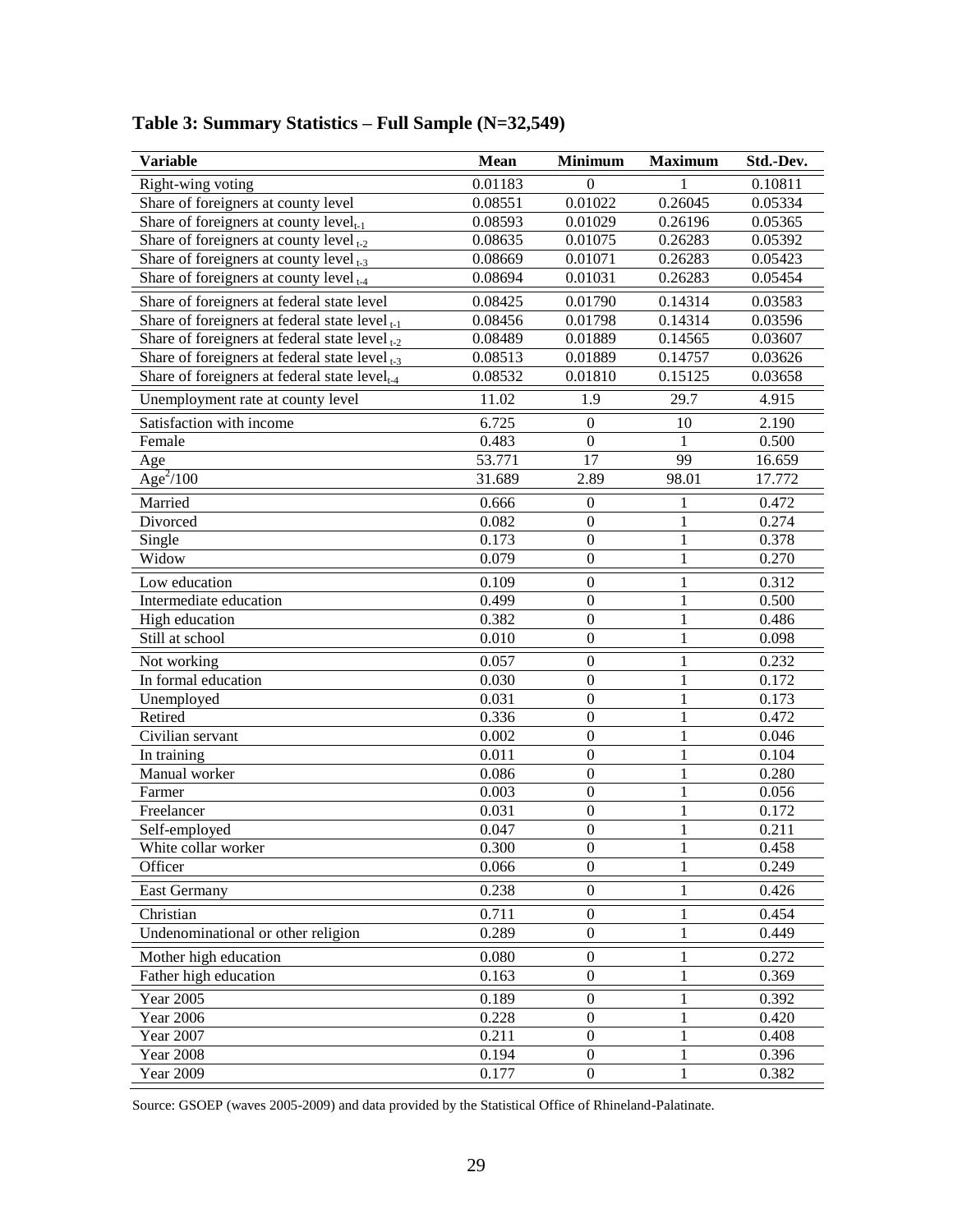# **Table 4: Urbanization – Type of Settlement**

| <b>Categories for type of settlement</b>                                         |  |  |  |
|----------------------------------------------------------------------------------|--|--|--|
| Agglomeration – high density counties, large and medium-sized regional centers   |  |  |  |
| Agglomeration – high density counties, other communities                         |  |  |  |
| Agglomeration – high density counties, cities with more than 500.000 inhabitants |  |  |  |
| Agglomeration – high density counties, cities with less than 500.000 inhabitants |  |  |  |
| Agglomeration – concentrated counties, large and medium-sized regional centers   |  |  |  |
| Agglomeration – concentrated counties, other communities                         |  |  |  |
| Agglomeration – rural counties, large and medium-sized regional centers          |  |  |  |
| Agglomeration – rural counties, other communities                                |  |  |  |
| Urbanized areas – city centers                                                   |  |  |  |
|                                                                                  |  |  |  |
| Urbanized areas – concentrated counties, large and medium-sized regional centers |  |  |  |
| Urbanized areas – concentrated counties, other communities                       |  |  |  |
| Urbanized areas – rural counties, large and medium-sized regional centers        |  |  |  |
| Urbanized areas – rural counties, other communities                              |  |  |  |
| Rural areas – rural counties, large and medium-sized regional centers            |  |  |  |
| Rural areas – rural counties, other communities                                  |  |  |  |
| Rural areas – low density counties, large and medium-sized regional centers      |  |  |  |

Source: GSOEP (waves 2005-2009) and information provided by the Federal Office of Building and Regional Planning, own calculations.

 $\equiv$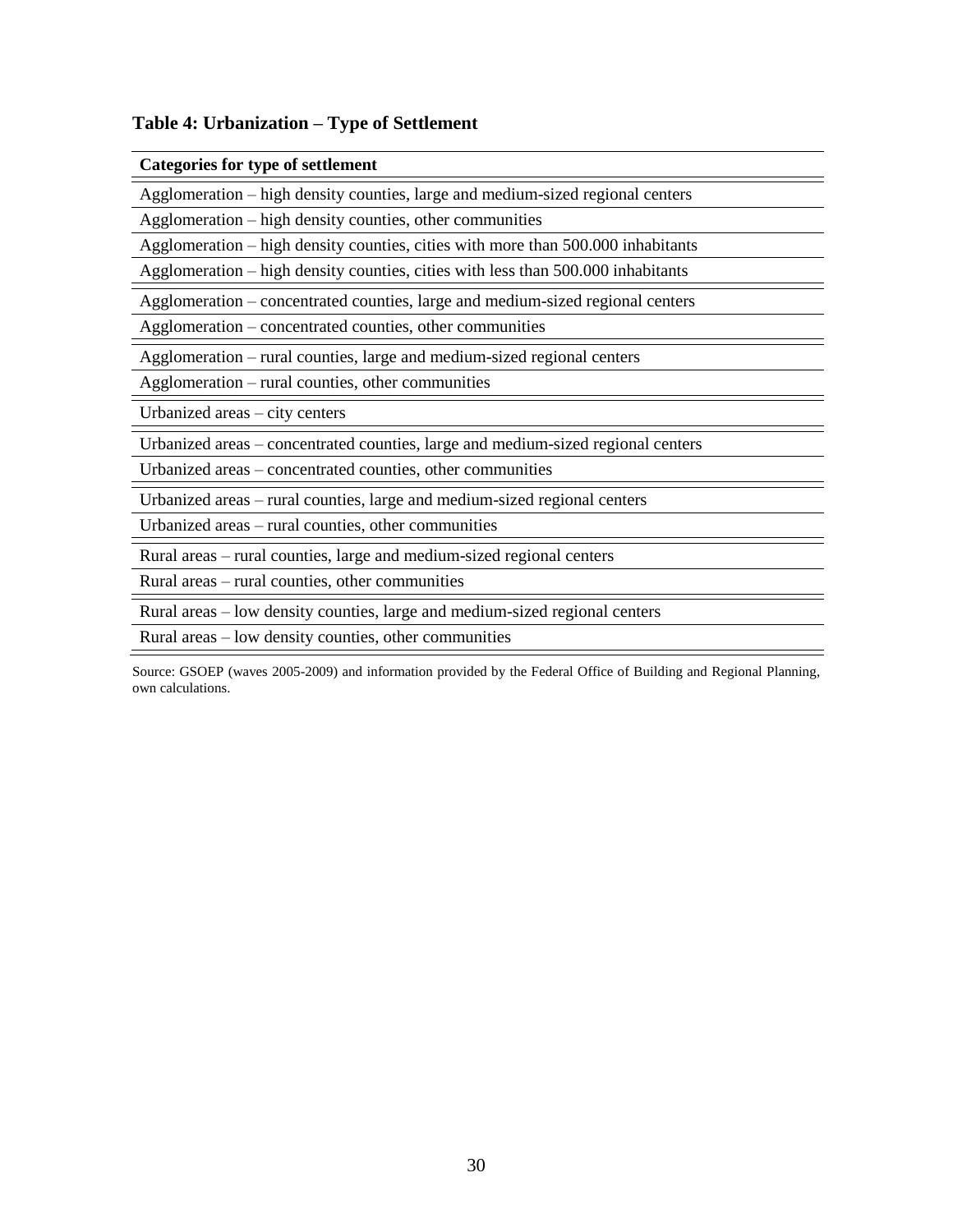|                                        | (1)                | (2)                | (3)                | (4)                |
|----------------------------------------|--------------------|--------------------|--------------------|--------------------|
| Share of foreigners at<br>county level | $2.246*(1.355)$    | $2.483*(1.388)$    | $2.797**$ (1.419)  | $2.732*(1.454)$    |
| Satisfaction income                    | $-0.147***(0.018)$ | $-0.137***(0.019)$ | $-0.126***(0.020)$ | $-0.126***(0.020)$ |
| Female                                 | $-0.448***(0.067)$ | $-0.498***(0.067)$ | $-0.399***(0.073)$ | $-0.390***(0.075)$ |
| Age                                    | $-0.053***(0.018)$ | $-0.038*(0.021)$   | $-0.063***(0.020)$ | $-0.074***(0.020)$ |
| Age $2/100$                            | 0.028(0.018)       | 0.013(0.021)       | $0.038**$ (0.019)  | $0.047**$ (0.018)  |
| Married                                | $-0.128(0.163)$    | $-0.066(0.164)$    | $-0.036(0.161)$    | $-0.030(0.161)$    |
| Divorced                               | $-0.021(0.170)$    | 0.002(0.171)       | 0.030(0.171)       | 0.0121(0.170)      |
| Single                                 | $-0.272(0.219)$    | $-0.246(0.222)$    | $-0.203(0.219)$    | $-0.192(0.220)$    |
| Unemployment rate                      | $-0.005(0.014)$    | $-0.010(0.014)$    | $-0.011(0.013)$    | $-0.014(0.014)$    |
| Low education                          | ---                | $0.885***(0.128)$  | $0.744***(0.136)$  | $0.680***(0.139)$  |
| Intermediate education                 | ---                | $0.720***(0.108)$  | $0.592***(0.117)$  | $0.553***(0.119)$  |
| Still at school                        | ---                | 0.251(0.242)       | $0.578**$ (0.249)  | $0.644**$ (0.263)  |
| Not working                            | ---                |                    | $-0.406**$ (0.163) | $-0.369**$ (0.167) |
| In formal education                    |                    |                    | $-1.042***(0.165)$ | $-0.982***(0.175)$ |
| Retired                                | ---                | ---                | $-0.276*(0.156)$   | $-0.265*(0.159)$   |
| Civilian Servant                       | ---                | ---                | $-0.662*(0.354)$   | $-0.59(0.361)$     |
| In training                            | ---                | ---                | $-0.289**$ (0.143) | $-0.259*(0.146)$   |
| Manual Worker                          | ---                | ---                | 0.143(0.113)       | 0.138(0.114)       |
| Farmer                                 | ---                | ---                | 0.103(0.339)       | 0.228(0.359)       |
| Freelancer                             |                    |                    | $-0.778***(0.279)$ | $-0.705**$ (0.307) |
| Self-employed                          | ---                | ---                | $-0.401**$ (0.172) | $-0.375**$ (0.177) |
| White collar worker                    | ---                | $---$              | $-0.399***(0.128)$ | $-0.385***(0.131)$ |
| Officer                                | ---                | ---                | $-0.358(0.260)$    | $-0.354(0.266)$    |
| Father high education                  | ---                | ---                |                    | $-0.250*(0.134)$   |
| Mother high education                  |                    | ---                |                    | $-0.600***(0.170)$ |
| Christian                              |                    |                    |                    | $-0.302***(0.112)$ |
| East Germany                           | $0.521***(0.143)$  | $0.606***(0.144)$  | $0.611***(0.144)$  | $0.489***(0.156)$  |
| Constant                               | 0.503(0.600)       | $-0.484(0.652)$    | 0.288(0.612)       | 0.877(0.643)       |
| Observations                           | 32,549             | 32,549             | 32,549             | 32,549             |

**Table 5: Probit Estimates – Full Sample (all Covariates)**

Note: All regressions include controls for type of settlement (17 categories) and years (2005-2009). Reference category of qualitative variables: widowed, high education, unemployed, father has intermediate/low education, mother has intermediate/low education, undenominational/other religion. The table shows the estimated coefficients. Huber-White standard errors clustered at county level are in parentheses. \*\*\* Statistically significant at the 1% level; \*\* at the 5% level; \* at the 10% level. Source: GSOEP (waves 2005-2009) and data provided by the Statistical Office of Rhineland-Palatinate, own calculations.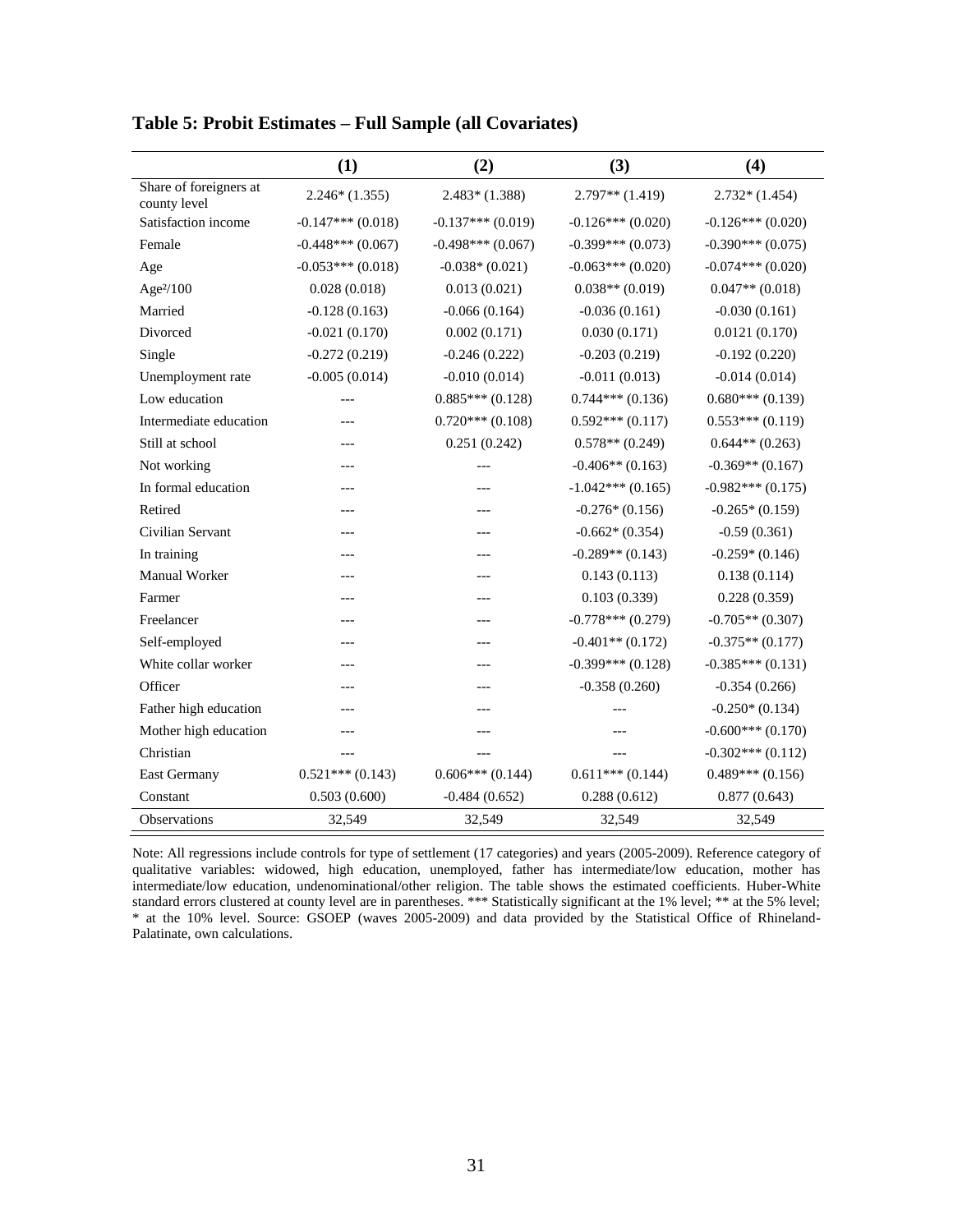|                                        | (1) West Germany      | (2) West Germany      | (3) East Germany   | (4) East Germany    |
|----------------------------------------|-----------------------|-----------------------|--------------------|---------------------|
|                                        | incl. city-states (A) | excl. city-states (B) | incl. Berlin $(C)$ | excl. Berlin (D)    |
| Share of foreigners at<br>county level | 2.603(1.942)          | 1.793(2.004)          | 3.212 (2.260)      | $-24.89***$ (8.986) |
| Satisfaction income                    | $-0.135***-0.029$     | $-0.137***-0.029$     | $-0.129***-0.028$  | $-0.156***-0.022$   |
| Female                                 | $-0.255***(0.096)$    | $-0.264***(0.097)$    | $-0.629***(0.141)$ | $-0.798***(0.126)$  |
| Age                                    | $-0.094***(0.020)$    | $-0.097***(0.021)$    | $-0.030(0.040)$    | $-0.060(0.042)$     |
| Age <sup>2</sup> /100                  | $0.070***(0.018)$     | $0.073***(0.018)$     | $-0.002(0.042)$    | 0.026(0.044)        |
| Married                                | 0.083(0.233)          | 0.093(0.235)          | $-0.170(0.249)$    | $-0.012(0.352)$     |
| Divorced                               | 0.235(0.176)          | 0.237(0.178)          | $-0.342(0.376)$    | $-0.013(0.429)$     |
| Single                                 | 0.079(0.280)          | 0.087(0.282)          | $-0.515(0.319)$    | $-0.391(0.427)$     |
| Unemployment rate                      | $-0.010(0.020)$       | $-0.010(0.020)$       | $-0.004(0.024)$    | $-0.007(0.025)$     |
| Low education                          | $0.626***(0.188)$     | $0.638***(0.189)$     | $0.857***(0.204)$  | $0.862***(0.253)$   |
| Intermediate education                 | $0.467***(0.162)$     | $0.471***(0.164)$     | $0.805***(0.175)$  | $0.853***(0.217)$   |
| Still at school                        | 0.278(0.343)          | 0.136(0.384)          | $1.571***(0.448)$  | $2.069***(0.554)$   |
| Not working                            | $-0.312(0.211)$       | $-0.308(0.214)$       | $-0.476(0.312)$    | $-0.295(0.318)$     |
| In formal education                    | $-0.799***(0.231)$    | $-0.820***(0.244)$    | $-1.070***(0.263)$ | $-1.412***(0.375)$  |
| Retired                                | $-0.220(0.221)$       | $-0.212(0.230)$       | $-0.181(0.252)$    | $-0.044(0.320)$     |
| Civilian Servant                       | $-0.256(0.389)$       | $-0.186(0.391)$       |                    |                     |
| In training                            | $-0.081(0.197)$       | $-0.108(0.198)$       | $-0.250(0.214)$    | $-0.237(0.255)$     |
| Manual worker                          | 0.229(0.157)          | 0.232(0.159)          | 0.133(0.162)       | $0.294*(0.175)$     |
| Farmer                                 | 0.412(0.398)          | 0.425(0.402)          |                    |                     |
| Freelancer                             |                       |                       | $-0.415(0.277)$    |                     |
| Self-employed                          | $-0.397(0.283)$       | $-0.395(0.283)$       | $-0.294(0.234)$    | $-0.364(0.319)$     |
| White collar worker                    | $-0.402**$ (0.176)    | $-0.397**$ (0.178)    | $-0.243(0.177)$    | $-0.078(0.191)$     |
| Officer                                | $-0.866**$ (0.372)    | $-0.880**$ (0.373)    | 0.240(0.370)       | $0.581*(0.334)$     |
| Christian                              | $-0.496***(0.139)$    | $-0.516***(0.139)$    | $-0.158(0.123)$    | $-0.214(0.151)$     |
| Father high education                  | $-0.282(0.200)$       | $-0.280(0.202)$       | $-0.324**$ (0.148) | $-0.290(0.180)$     |
| Mother high education                  | $-0.645***(0.250)$    | $-0.652**$ (0.253)    | $-0.623**$ (0.232) | $-0.659**$ (0.314)  |
| Constant                               | 0.730(0.779)          | 0.858(0.792)          | 0.374(1.118)       | 1.442(1.226)        |
| Observations                           | 24,815                | 23,877                | 7,734              | 6,489               |

### **Table 6: Probit Estimates – By Subsamples (all Covariates)**

Note: All regressions include controls for type of settlement (17 categories) and years (2005-2009). Reference category of qualitative variables: widowed, high education, unemployed, father has intermediate/low education, mother has intermediate/low education, undenominational/other religion. The table shows the estimated coefficients. Huber-White standard errors clustered at county level are in parentheses. \*\*\* Statistically significant at the 1% level; \*\* at the 5% level; \* at the 10% level. Source: GSOEP (waves 2005-2009) and data provided by the Statistical Office of Rhineland-Palatinate, own calculations.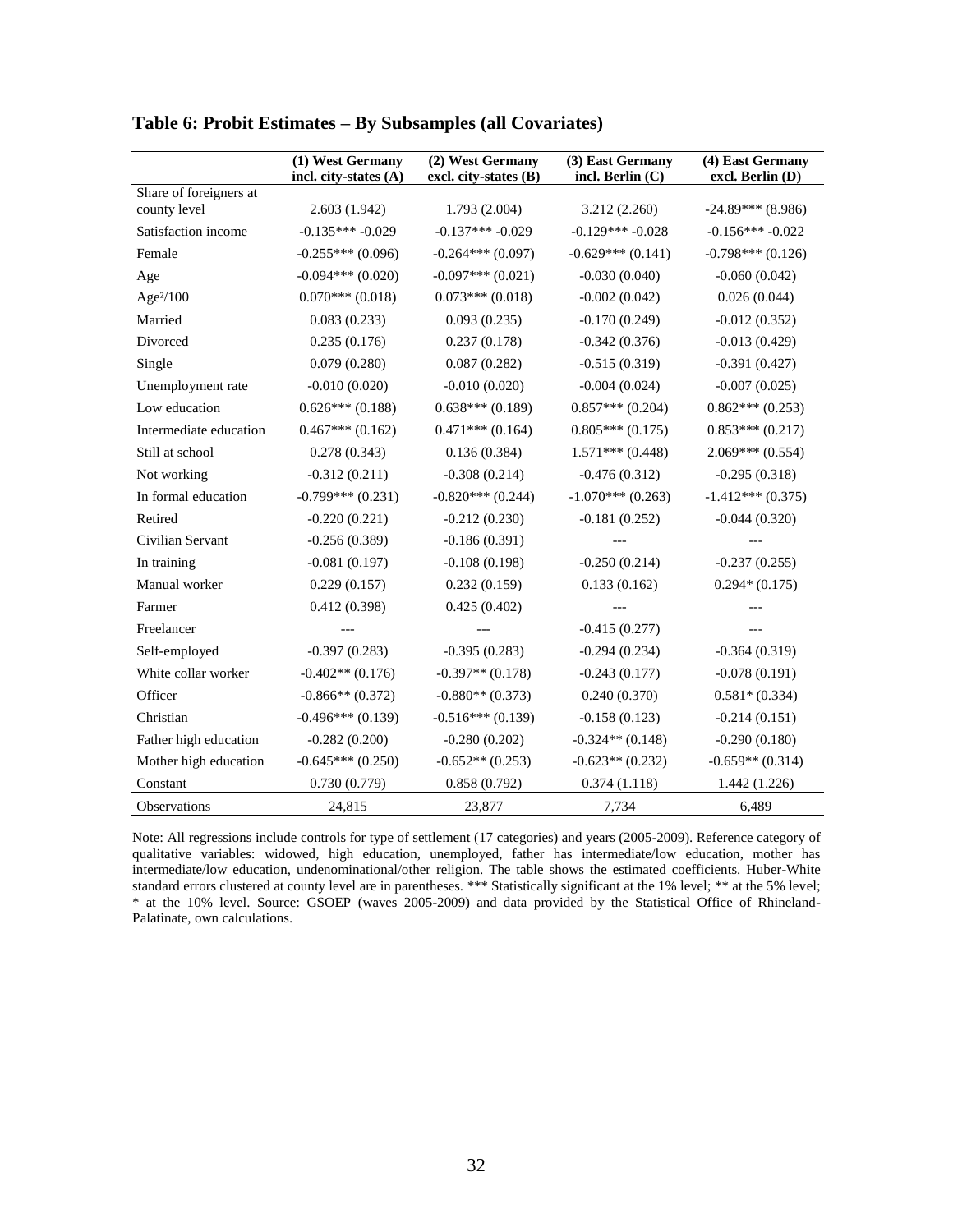|                                                 | (1) Full Sample              | (2) West Germany excl. city-states (B) |
|-------------------------------------------------|------------------------------|----------------------------------------|
|                                                 |                              | <b>First-Stage</b>                     |
| Share of foreigners at federal state<br>level   | $0.387***$<br>(0.124)        | $0.447***$<br>(0.107)                  |
| F Statistic (excluded instrument)               | 9.81                         | 17.37                                  |
|                                                 |                              | <b>IV Probit</b>                       |
| Share of foreigners at county<br>$level_{IV}$   | $-1.178$<br>(4.972)          | $-17.13***$<br>(5.972)                 |
| Log pseudolikelihood<br>rho                     | 71657.02<br>0.112<br>(0.137) | 53152.56<br>$0.502**$<br>(0.149)       |
| Education<br>Occupational Position<br>Christian | <b>Yes</b><br>Yes<br>Yes     | Yes<br>Yes<br>Yes                      |
| Parental education                              | <b>Yes</b>                   | Yes                                    |
| <b>Observations</b>                             | 32,549                       | 23,877                                 |

## **Table 7: First-stage and Instrumental Variable Estimates**

Note: All regressions include a full set of controls, controls for type of settlement (17 categories), and years (2005-2009). See table 6 column (4) for a full list of covariates. The table shows the estimated coefficients. Huber-White standard errors clustered at county level are in parentheses. \*\*\* Statistically significant at the 1% level; \*\* at the 5% level; \* at the 10% level. Source: GSOEP (waves 2005-2009) and data provided by the Statistical Office of Rhineland-Palatinate, own calculations.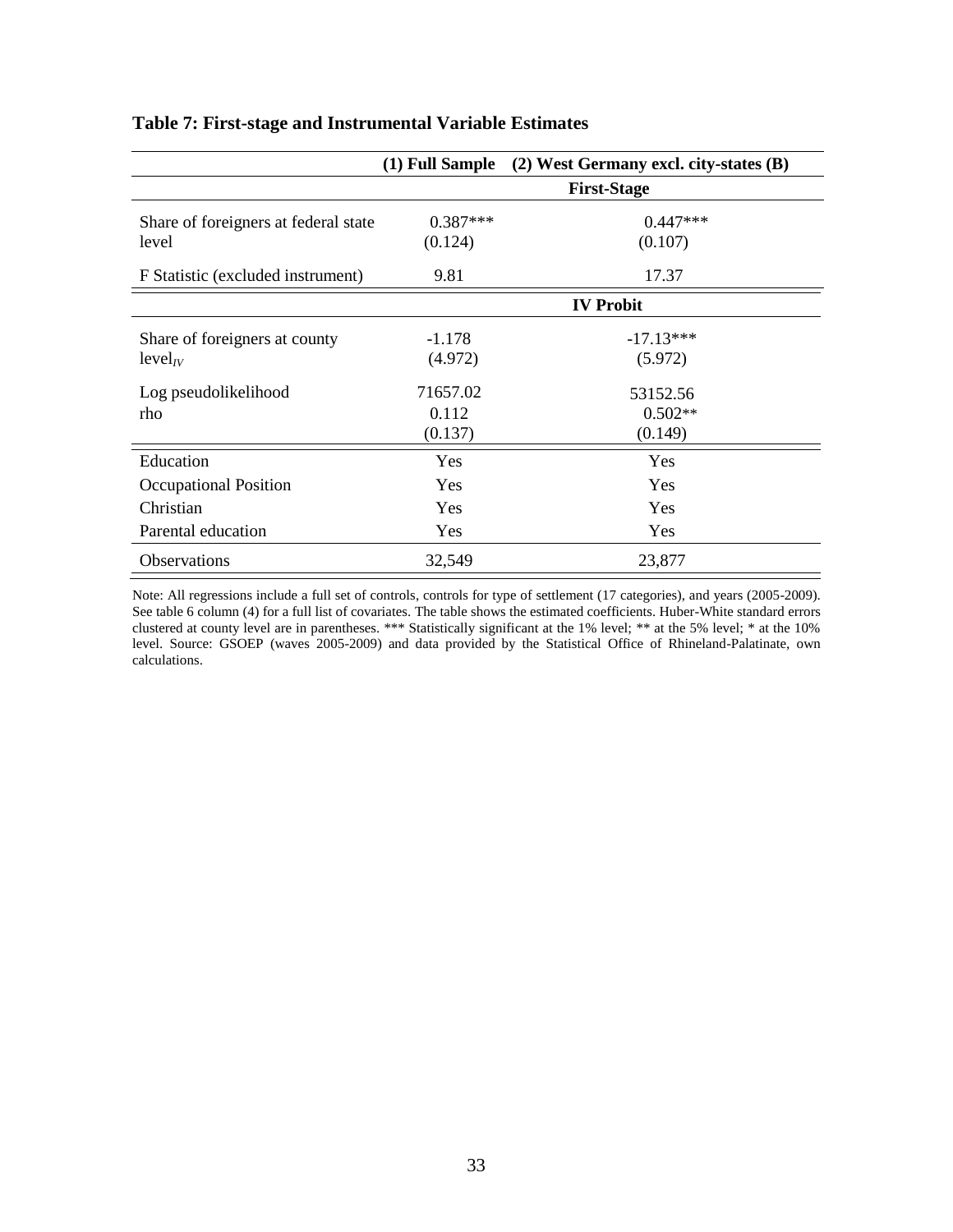| (1) Full Sample                                    |            | (2) West Germany excl. city-states (B) |  |
|----------------------------------------------------|------------|----------------------------------------|--|
|                                                    |            | Probit t-1                             |  |
| Share of foreigners at county $level_{t-1}$        | 2.747*     | 1.873                                  |  |
|                                                    | (1.430)    | (1.967)                                |  |
| Log pseudolikelihood                               | $-1480.87$ | $-793.26$                              |  |
|                                                    |            | <b>First-Stage t-1</b>                 |  |
| Share of foreigners at federal state $level_{t-1}$ | $0.379***$ | $0.439***$                             |  |
|                                                    | (0.126)    | (0.107)                                |  |
| F Statistic (excluded instrument)                  | 9.12       | 16.77                                  |  |
|                                                    |            | <b>IV Probit t-1</b>                   |  |
| Share of foreigners at county $level_{t-1IV}$      | $-1.397$   | $-17.25***$                            |  |
|                                                    | (5.128)    | (6.014)                                |  |
| Log pseudolikelihood                               | 71459.35   | 53047.06                               |  |
| rho                                                | 0.118      | $0.508**$                              |  |
|                                                    | 0.141      | 0.149                                  |  |
| Share of foreigners at county $level_{t-2}$        | $2.716*$   | Probit t-2<br>1.866                    |  |
|                                                    | (1.420)    | (1.929)                                |  |
| Log pseudolikelihood                               | $-1480.94$ | $-793.27$                              |  |
|                                                    |            | <b>First-Stage t-2</b>                 |  |
| Share of foreigners at federal state $level_{t-2}$ | $0.369***$ | $0.435***$                             |  |
|                                                    | (0.128)    | (0.107)                                |  |
| F Statistic (excluded instrument)                  | 8.35       | 16.45                                  |  |
|                                                    |            | <b>IV Probit t-2</b>                   |  |
| Share of foreigners at county $level_{t-2IV}$      | $-1.669$   | $-17.43***$                            |  |
|                                                    | (5.363)    | (5.997)                                |  |
| Log pseudolikelihood                               | 71225.70   | 52923.768                              |  |
| rho                                                | 0.125      | $0.515**$                              |  |
|                                                    | 0.026      | 0.150                                  |  |
|                                                    |            | Probit t-3                             |  |
| Share of foreigners at county $level_{t-3}$        | $2.672*$   | 1.836                                  |  |
|                                                    | (1.403)    | (1.878)                                |  |
| Log pseudolikelihood                               | $-1481.04$ | $-793.29$                              |  |
|                                                    |            | <b>First-Stage t-3</b>                 |  |
| Share of foreigners at federal state $level_{t-3}$ | $0.365***$ | $0.435***$                             |  |
|                                                    | (0.129)    | (0.107)                                |  |
| F Statistic (excluded instrument)                  | 7.87       | 16.61                                  |  |
| Share of foreigners at county $level_{t-3IV}$      | $-1.931$   | IV Probit t-3<br>$-17.43***$           |  |
|                                                    | (5.537)    | (5.935)                                |  |
| Log pseudolikelihood                               | 70951.16   | 52778.67                               |  |
|                                                    | 0.132      | $0.518**$                              |  |
| rho                                                | 0.152      | 0.149                                  |  |
| Observations                                       | 32,549     | 23,877                                 |  |

## **Table 8: Lagged Independent Variable Estimates**

Note: All regressions include a full set of controls, controls for type of settlement (17 categories) and years (2005-2009) See table 6 column (4) for a full list of covariates. The table shows the estimated coefficients. Huber-White standard errors clustered at county level are in parentheses. \*\*\* Statistically significant at the 1% level; \*\* at the 5% level; \* at the 10% level. Source: GSOEP (waves 2005-2009) and data provided by the Statistical Office of Rhineland-Palatinate, own calculations.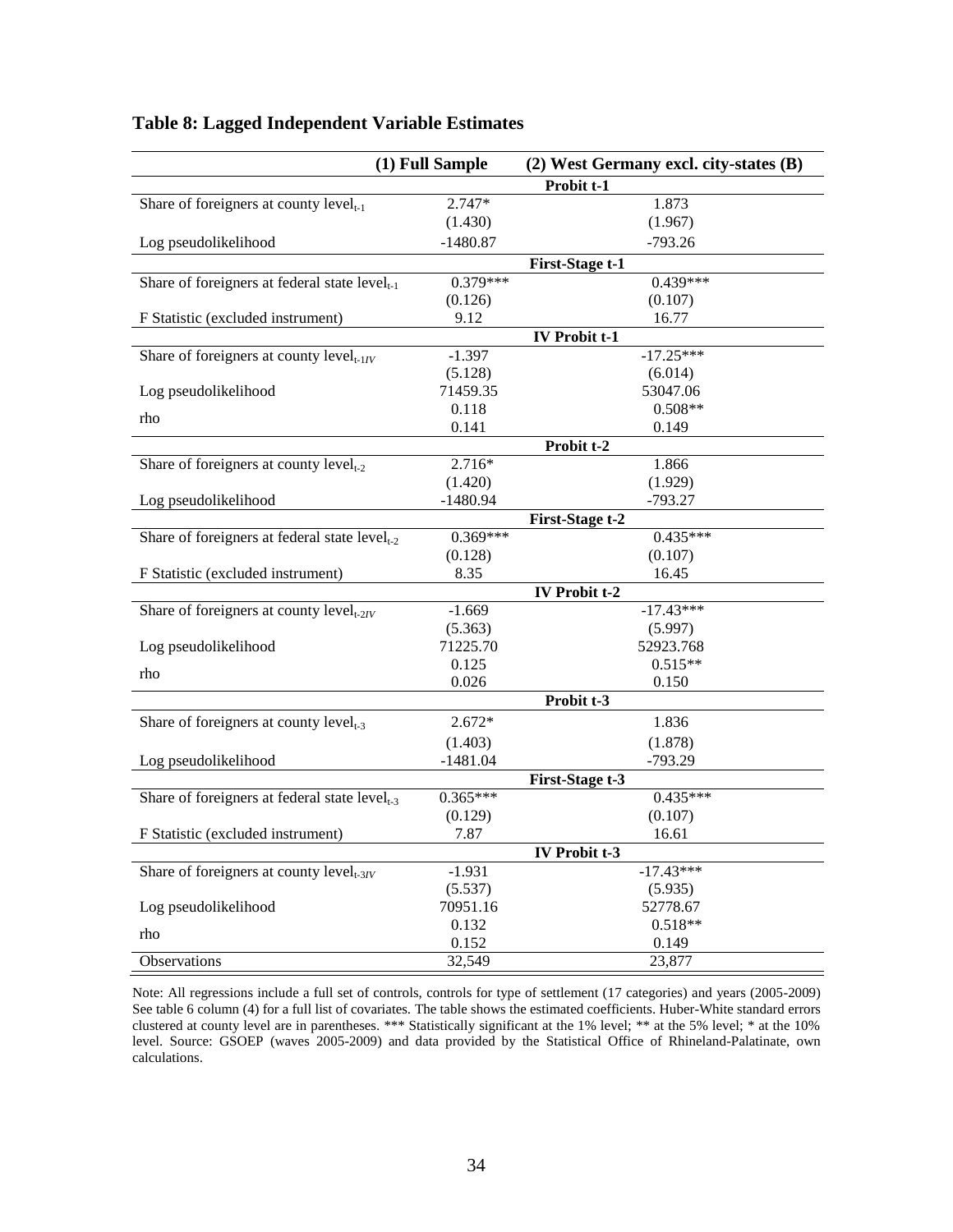#### **References**

- Alesina, Alberto and Nicola Fuchs-Schündeln. 2007. "Good-bye Lenin (or not?): The Effect of Communism on People's Preferences", *American Economic Review* 97: 1507-1528.
- Amemiya, Takeshi. 1978. "The estimation of a simultaneous equation generalized probit model", *Econometrica* 46: 1193-1205.
- Backer, Susann. 2000. "Right-wing extremism in unified Germany", in: Hainsworth, Paul (eds) *The Politics of the Extreme Right: From the Margins to the Mainstream*, Pinter, London and New York: 87-120.
- Bell, Brian, Stephen Machin and Francesco Fasani. 2010. "Crime and Immigration: Evidence from Large Immigrant Waves", CEP Discussion Paper No. 984.
- Bound, John, David Jaeger and Regina Baker. 1995. "Problems with Instrumental Variables Estimation When the Correlation Between the Instruments and the Endogenous Explanatory Variable is Weak", *Journal of the American Statistical Association* 90: 443-450.
- Brenner, Jan. 2007. "Parental Impact on Attitude Formation", Ruhr Economic Paper, No. 22.
- Dustmann, Christian, Francesca Fabbri and Ian Preston. 2010. "Racial Harassment, Ethnic Concentration and Economic Conditions", IZA DP No. 4885.
- Dustmann, Christian and Ian Preston. 2001. "Attitudes to Ethnic Minorities, Ethnic Context and Location Decisions", *Economic Journal* 111: 353-373.
- Falk, Armin and Josef Zweimüller. 2005. "Unemployment and Right-Wing Extremist Crime", IZA DP No. 1540.
- Fertig, Michael and Christoph M. Schmidt. 2011. "Attitudes towards foreigners and Jews in Germany: identifying the determinants of xenophobia in a large opinion survey", *Review of Economics of the Household* 9: 99-128.
- Fossett, Mark A. and Jill K. Kiecolt. 1989. "The relative size of minority populations and white racial attitudes", *Social Science Quarterly* 70: 820-835.
- Gang, Ira N. and Francisco L. Rivera-Batiz. 1994. "Unemployment and Attitudes Toward Foreigners in Germany", in G. Steinmann and R. Urich (eds), *Economic Consequences of Immigration in Germany*, Germany: Physica-Verlag, 121-154.
- Gang, Ira N., Francisco L. Rivera-Batiz and Myeong-Su Yun. 2002. "Economic Strain, Ethnic Concentration and Attitudes Towards Foreigners in the European Union", IZA DP No. 578.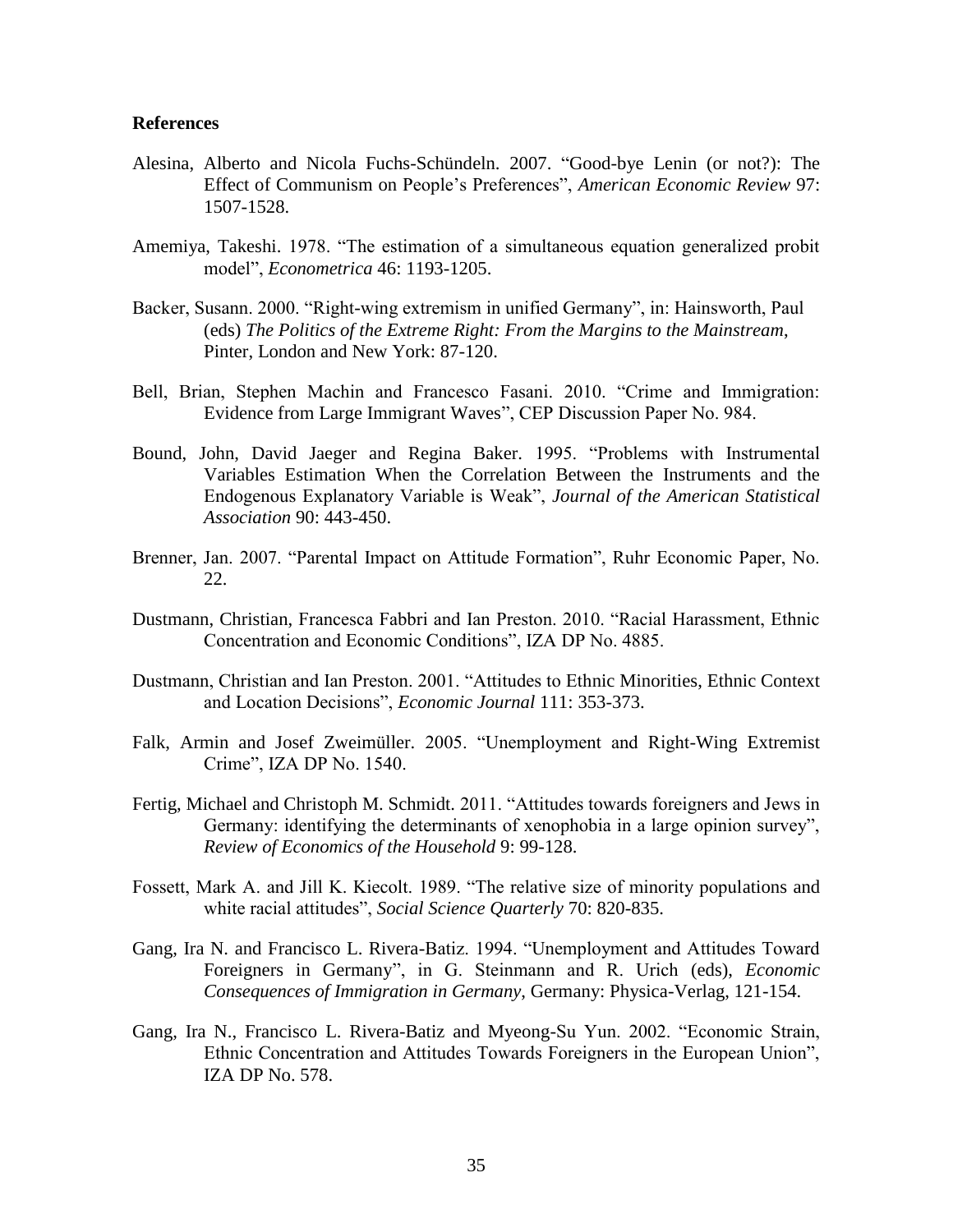- Glaser, James M. 1994. "Back to the Black Belt: Racial Environment and White Racial Attitudes in the South", *Journal of Politics* 56: 21-41.
- Krueger, Alan B. and Jörn-Steffen Pischke. 1997. "A Statistical Analysis of Crime Against Foreigners in Unified Germany", *Journal of Human Resources* 32: 182-209.
- Lennox, Clive. 2011. "Racial integration, ethnic diversity, and prejudice: empirical evidence from a study of the British National Party", *Oxford Economic Papers*, forthcoming.
- Lubbers, Marcel and Peer Scheepers. 2001. "Explaining the Trend in Extreme Right-Wing Voting: Germany 1989-1998", *European Sociological Review* 17: 431-449.
- Mayda, Anna Maria. 2006. "Who is against immigration? A cross-country investigation of individual attitudes toward immigrants", *Review of Economics and Statistics* 88: 510-530.
- Ortega, Francesc and Javier G. Polavieja. 2012. "Labor-market exposure as a determinant of attitudes toward immigration", *[Labour Economics](http://www.sciencedirect.com/science/journal/09275371)* 19: 298–311.
- Pettigrew, Thomas F. 1998. "Intergroup contact theory", *Annual Review of Psychology* 49: 65-85.
- Quillian, Lincoln. 1995. "Prejudice as a Response to Perceived Group Threat: Population Composition and Anti-Immigrant and Racial Prejudice in Europe." *American Sociological Review* 60: 586-611.
- Rivers, Douglas and Quang H. Vuong. 1988. "Limited information estimators and exogeneity tests for simultaneous probit models", *Journal of Econometrics* 39: 347-366.
- Rothbart, Myron and Oliver P. John. 1993. "Intergroup Relations and Stereotype Change: A Socio Cognitive Analysis and Some Longitudinal Findings", In P. M. Sniderman, P. E. Tetlock, and E. G. Carmines (Eds.). *Prejudice, Politics, and the American Dilemma*. Stanford University Press.
- Rotte, Ralph and Martin Steininger. 2008. "Crime, Unemployment and Xenophobia? An Ecological Analsysis of Right-Wing Election Results in Hamburg, 1986-2005", IZA DP No. 3779.
- Sherif, Muzafer and Carolyn W. Sherif. 1953. "Groups in Harmony and Tension", New York: Harper.
- Siedler, Thomas. 2006. "Family and Politics: Does Parental Unemployment Cause Right-Wing Extremism", IZA DP No. 2411.
- Taylor, Marylee C. 1998. "How White Attitudes Vary with the Racial Composition of Local Populations: Numbers Count", *American Sociological Review* 63: 512-535.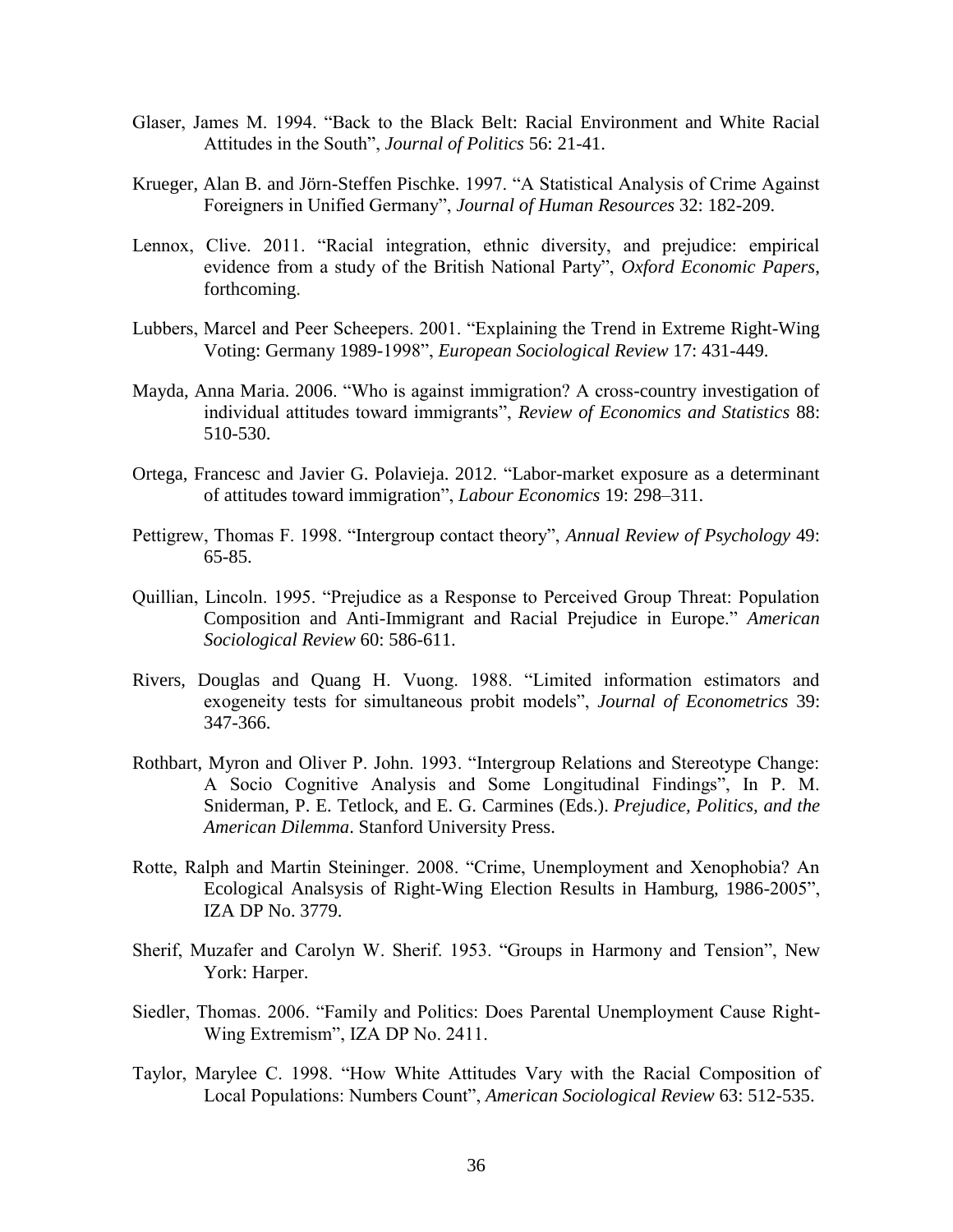Weins, Cornelia. 2011. "Gruppenbedrohung oder Kontakt? Ausländeranteile, Arbeitslosigkeit und Vorurteile in Deutschland", *Kölner Zeitschrift für Soziologie und Sozialpsychologie* 63: 481-499.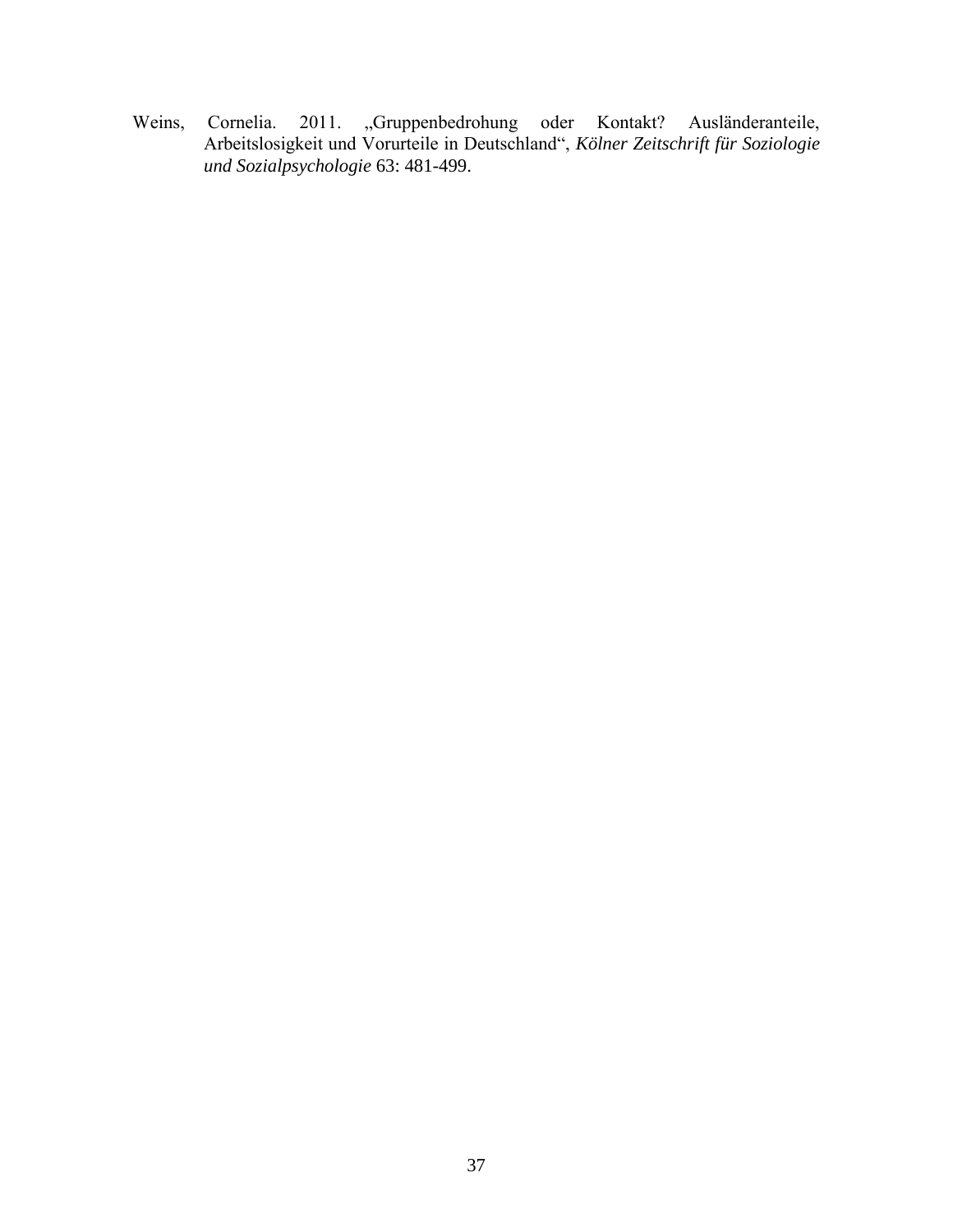#### **Endnotes**

 $\overline{a}$ 

 $1$  The list of parties that are nominated for the 2009 Bundestag election is published by the Federal Returning Officer of Germany.

<sup>2</sup> For example, Dustmann and Preston  $(2001)$  use prejudice against minorities and attitudes to certain issues (interethnic marriage, ethnic minority superiors at work, race discrimination legislation) as dependent variables, whereas Krueger and Pischke (1997) use right-wing motivated crime. Using the tendency to vote for an extreme right-wing party like this paper does, can be classified in between subtle measures and violent outbreaks of hostility. However, results based on a specific measure of hostility may not be applied to other measures of hostility (Dustmann et al. 2010).

 $3$  For an overview of the political parties with special reference to right-wing extremism in Germany, see Rotte and Steininger (2008) or Backer (2000).

 $4$  In the period from 2005 to 2009 several county property reforms were implemented across Germany enlarging the area of political counties. One of the main purposes of these reforms was to extend the territorial catchment area for institutions in order to increase efficiency.

 $<sup>5</sup>$  I am thankful to the staff of the DIW for their support in carrying out this analysis via</sup> "soepremote".

<sup>6</sup> The GSOEP covers also a large sample of resettlers, sometimes referred to as "ethnic Germans". They are German citizens whose families lived on former German territories before 1936 and came to Germany after World War II. Since this group of respondents experienced a different history, it was necessary to exclude them from the sample used for this analysis.